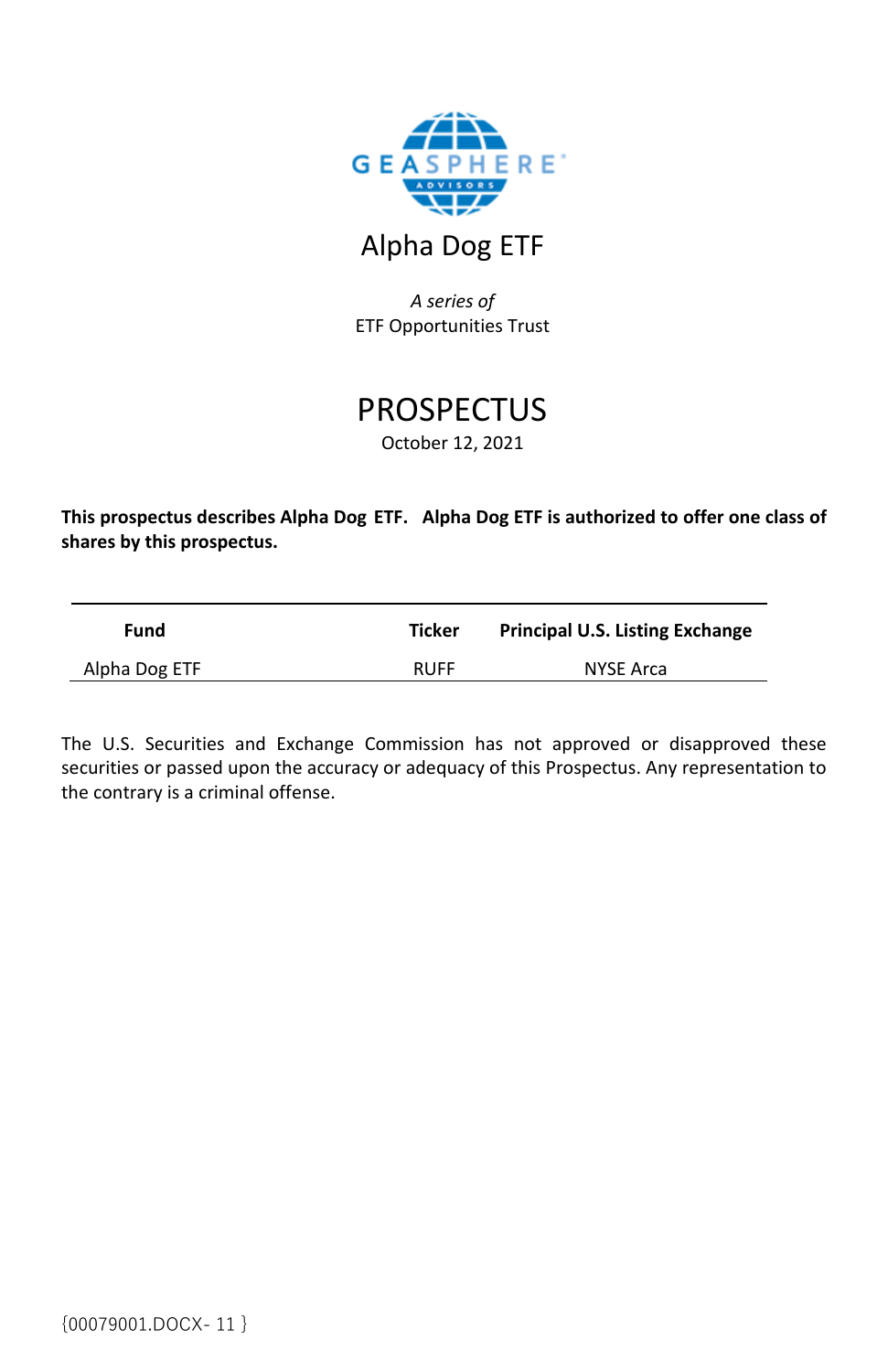## **Table of Contents**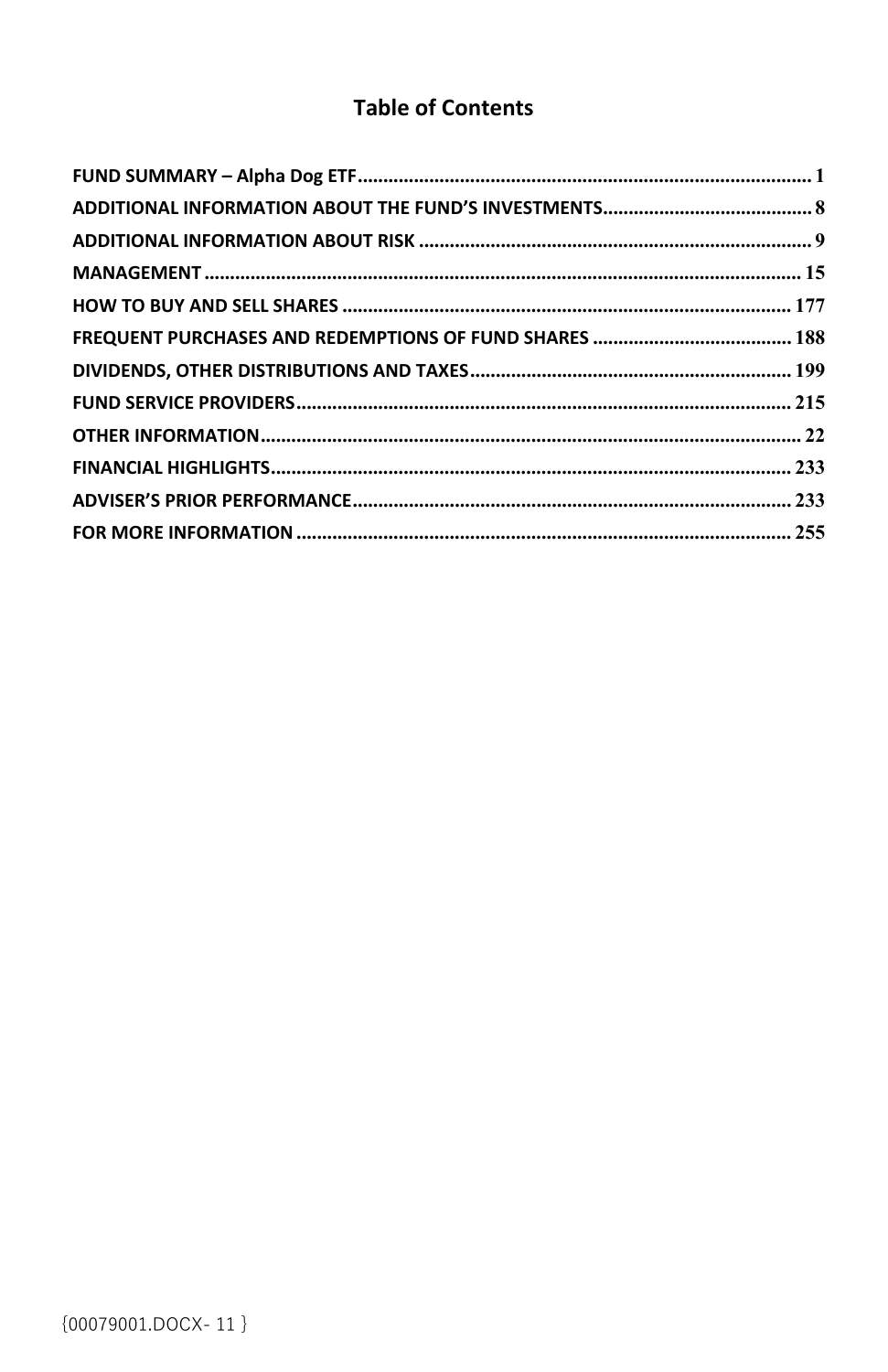## **FUND SUMMARY – Alpha Dog ETF**

#### Investment Objective

Alpha Dog ETF (the "Fund") seeks capital appreciation.

#### Fees and Expenses of the Fund

This table describes the fees and expenses that you may pay if you buy, hold and sell shares of the Fund. Investors purchasing shares on a national securities exchange, national securities association, or over-the-counter trading system where shares may trade from time to time (each, a "**secondary market**") may be subject to customary brokerage commissions charged by their broker that are not reflected in the table and example set forth below.

| <b>Annual Fund Operating Expenses</b>                                             |       |  |
|-----------------------------------------------------------------------------------|-------|--|
| (expenses that you pay each year as a percentage of the value of your investment) |       |  |
| Management Fee <sup>(1)</sup>                                                     | 0.90% |  |
| Distribution and/or Service (12b-1) Fees                                          | None  |  |
| Other Expenses <sup>(2)</sup>                                                     | 0.00% |  |
| Acquired Fund Fees and Expenses <sup>(2)</sup>                                    | 0.00% |  |
| Total Annual Fund Operating Expenses <sup>(1)</sup>                               | 0.90% |  |

(1) Under the Investment Advisory Agreement, Gea Sphere, LLC (the "Adviser"), at its own expense and without reimbursement from the Fund, pays all of the expenses of the Fund, excluding the advisory fees, distribution fees or expenses under a Rule 12b-1 plan (if any), interest expenses, taxes, acquired fund fees and expenses, brokerage commissions and any other portfolio transaction related expenses and fees arising out of transactions effected on behalf of the Fund, credit facility fees and expenses, including interest expenses, and litigation and indemnification expenses and other extraordinary expenses not incurred in the ordinary course of the Fund's business.

(2) Other Expenses and Acquired Fund Fees and Expenses are estimated for the Fund's initial fiscal year.

#### **Example**

This example is intended to help you compare the cost of investing in the Fund with the cost of investing in other funds. The example assumes that you invest \$10,000 in the Fund for the time periods indicated and then redeem all of your shares at the end of those periods. The example also assumes that your investment has a 5% return each year and that the Fund's operating expenses remain the same. Although your actual costs may be higher or lower, based on these assumptions your costs would be:

| Name of Fund  | 1 Year | 3 Years |
|---------------|--------|---------|
| Alpha Dog ETF | \$92   | \$287   |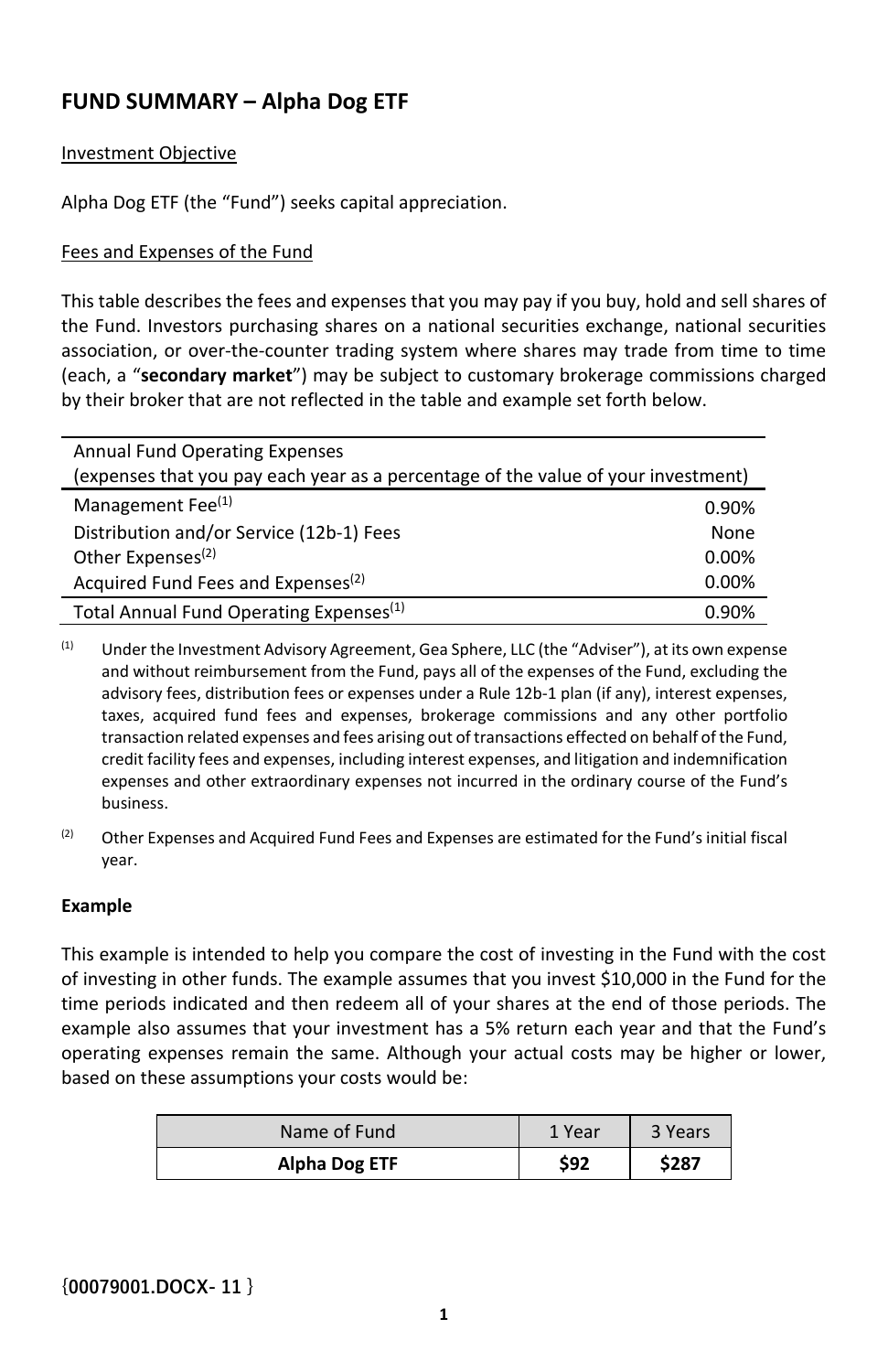#### **Portfolio Turnover**

The Fund pays transaction costs, such as commissions, when it buys and sells securities (or "turns over" its portfolio). A higher portfolio turnover rate may indicate higher transaction costs and may result in higher taxes when Fund shares are held in a taxable account. These costs, which are not reflected in annual fund operating expenses or in the example, affect the Fund's performance. As of the date of this Prospectus, the Fund has not yet commenced operations and therefore does not have any portfolio turnover information available.

#### Principal Investment Strategies

Under normal market conditions, the Fund seeks to achieve its investment objective by investing primarily in the equity securities of large- to mid-capitalization U.S. companies. As of July 1, 2021, the Fund considers large- and mid-capitalization companies to be those with a market capitalization over \$2 billion. The exact size of the companies included will change with market conditions and the Fund will not automatically sell or cease to purchase a stock that it already owns due to changes in market conditions.

The Fund seeks to buy the leading securities of the best performing market sectors of the U.S. economy. The Adviser makes buy, hold and sell decisions with respect to Fund portfolio securities using an investment process based on a combination of fundamental and technical analysis. The Adviser's fundamental analysis involves a bottom-up review using proprietary methods, which include measuring price to free cash flow on a rolling one-, three-, five- and ten-year basis to determine the value of a security relative to its own history, before the final weighted parameters are applied and critical timing elements are added to the Adviser's buy/sell equation. The Adviser's technical analysis monitors companies for increasing trading volumes, improving moving averages of various technical indicators, accumulations underway and improving technical buy signals. Companies that have the most discounted price as measured by their own historical price to free cash flow or a strong technical base are typically given greater weighting in the Fund. Companies exhibiting both these qualities will ideally be given the greatest weight. This discipline seeks to identify equity securities with strong fundamental indicators that may benefit from larger market and economic trends.

The Fund seeks to reduce risk (beta) by using options, typically on a short-term basis, for hedging purposes. Based on the Adviser's technical analysis, the Fund may sell a covered call option and/or, at times, purchase put option contracts on Fund holdings to hedge the Fund against short term market corrections; conversely, if the Adviser's technical analysis indicates a potential market upswing, the Fund may purchase a call option on one or more Fund holdings. Selling covered call options on Fund holdings is expected to be the options strategy typically most commonly applied. As a result of the Fund's use of derivatives, the Fund may have economic leverage, which means the sum of the Fund's investment exposures through its use of derivatives may significantly exceed the amount of assets invested in the Fund, although these exposures may vary over time. The Fund's options holdings are typically expected to constitute less than 10% of its assets.

**{00079001.DOCX- 11 }** The Fund is classified as "non-diversified" for purposes of the Investment Company Act of 1940 (the "1940 Act"), which means it generally invests a greater portion of its assets in the securities of one or more issuers and invests overall in a smaller number of issuers than a diversified fund. The Fund will generally hold between twenty and fifty securities. Equity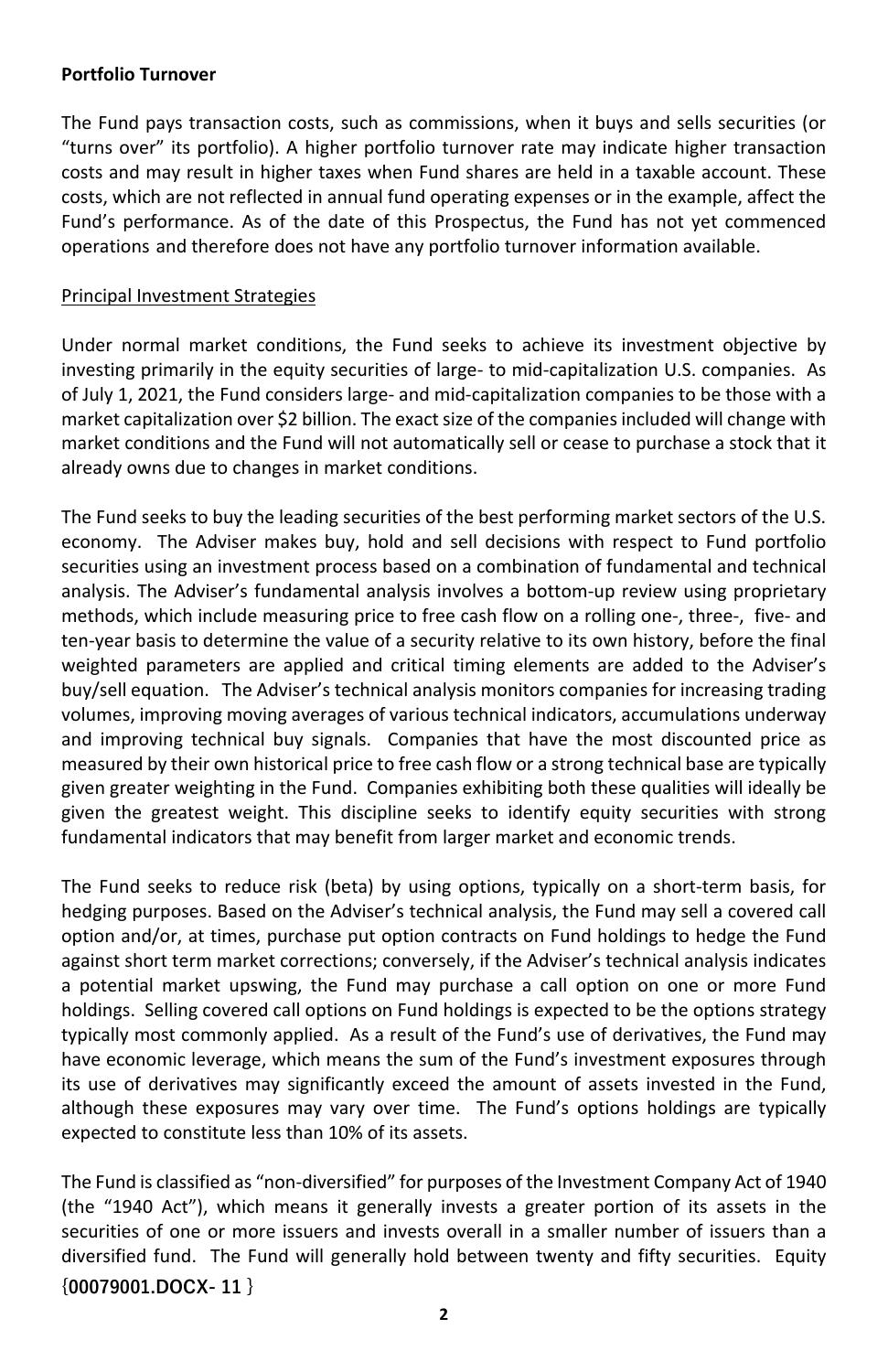securities the Fund may purchase include common stocks, related depository receipts (i.e., American Depository Receipts or "ADRs," European Depository Receipts or "EDRs," and Global Depository Receipts or "GDRs"), and real estate investment trusts ("REITs"). The Fund will emphasize investments in common stocks of large- to mid-capitalization companies but is not limited to any particular market capitalization and may at times invest in small-capitalization companies. In pursuing the Fund's investment goal, the Adviser may invest in companies in any economic sector.

The Fund will generally sell securities when their value has dropped significantly below purchase price, when long-term price targets have been achieved, or as a hedge during short or mid-term market downturns.

#### Principal Risks

As with all funds, a shareholder is subject to the risk that his or her investment could lose money. The principal risks affecting shareholders' investments in the Fund are set forth below. An investment in the Fund is not a bank deposit and is not insured or guaranteed by the Federal Deposit Insurance Corporation (the "FDIC") or any government agency.

*Equity Securities Risk.* Since it purchases equity securities, the Fund is subject to the risk that stock prices will fall over short or extended periods of time. Historically, the equity markets have moved in cycles, and the value of the Fund's equity securities may fluctuate from day to day. Individual companies may report poor results or be negatively affected by industry and/or economic trends and developments. The prices of securities issued by such companies may suffer a decline in response. These factors contribute to price volatility, which is a principal risk of investing in the Fund.

*Market Risk.* The value of securities in the Fund's overall portfolio will fluctuate and, as a result, the Fund's share price may decline suddenly or over a sustained period.

*Active Management Risk.* The Adviser's investment decisions about individual securities impact the Fund's ability to achieve its investment objective. The Adviser's judgments about the attractiveness and potential appreciation of particular investments in which the Fund invests may prove to be incorrect and there is no guarantee that the Adviser's investment strategy will produce the desired results.

*Sector Risk.* Sector risk is the possibility that securities within the same group of industries will decline in price due to sector-specific market or economic developments. If the Fund invests more heavily in a sector, the value of its shares may be especially sensitive to factors and economic risks that specifically affect that sector.

*ETF Structure Risk*. The Fund is structured as an ETF and as a result is subject to special risks, including:

• *Trading Issues Risk*. Although it is expected that shares of the Fund will remain listed for trading on NYSE Arca (the "Exchange"), trading in Fund shares on the Exchange may be halted due to market conditions or for reasons that, in the view of the Exchange, make trading in Fund shares inadvisable, such as extraordinary market volatility. There can be no assurance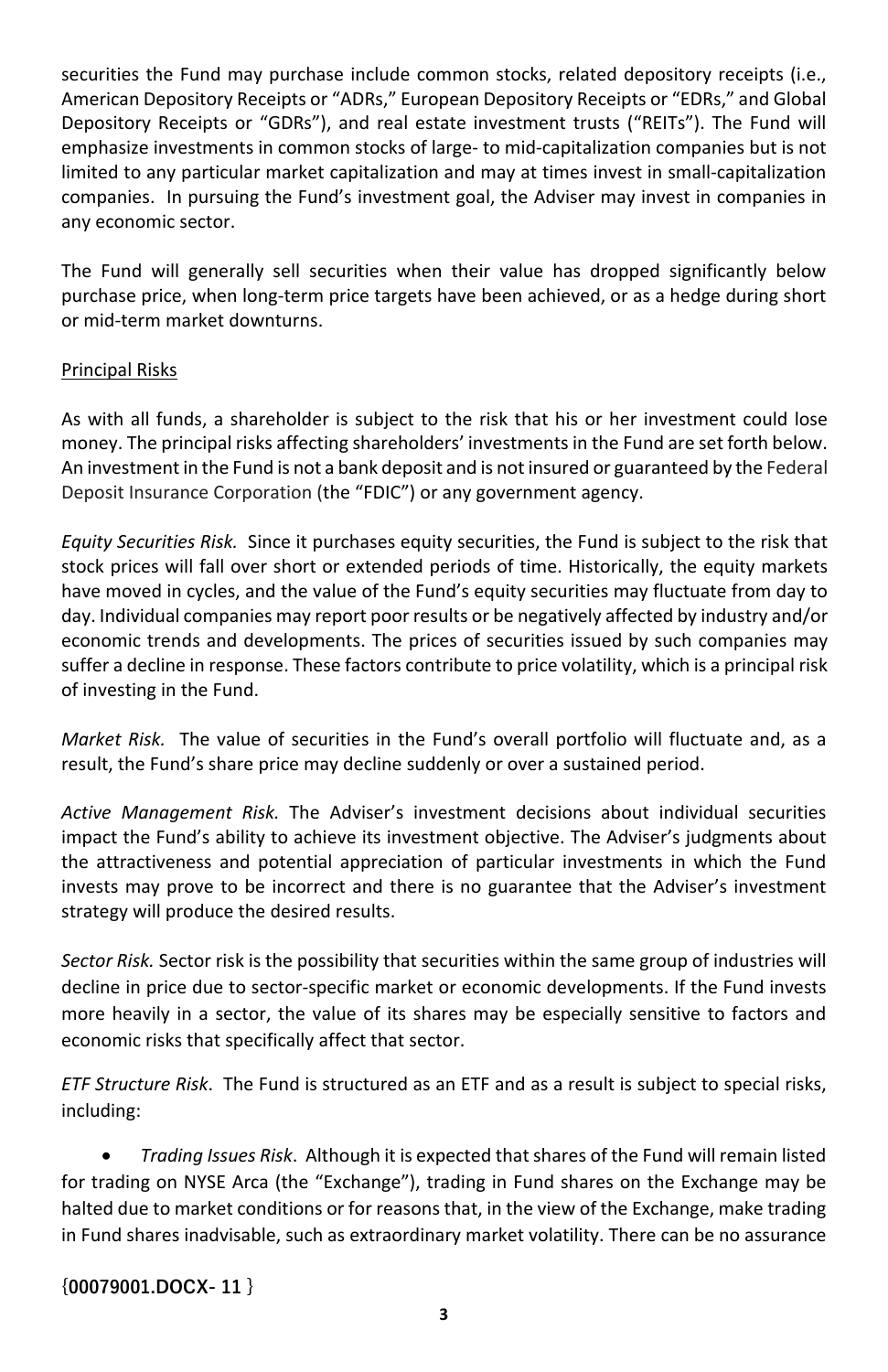that Fund shares will continue to meet the listing requirements of the Exchange or will trade with any volume. There is no guarantee that an active secondary market will develop for shares of the Fund. In stressed market conditions, the liquidity of shares of the Fund may begin to mirror the liquidity of the Fund's underlying portfolio holdings, which can be significantly less liquid than shares of the Fund. This adverse effect on liquidity for the Fund's shares in turn could lead to differences between the market price of the Fund's shares and the underlying value of those shares.

• *Market Price Variance Risk*. The market prices of shares of the Fund will fluctuate in response to changes in the Fund's net asset value ("NAV") and supply and demand for Fund shares and will include a "bid-ask spread" charged by the exchange specialists, market makers or other participants that trade the particular security. There may be times when the market price and the NAV vary significantly. This means that Fund shares may trade at a discount to NAV. The market price of Fund shares may deviate from the value of the Fund's underlying portfolio holdings, particularly in times of market stress, with the result that investors may pay significantly more or receive significantly less than the underlying value of the shares of the Fund bought or sold.

• *Costs of Buying or Selling Shares of the Fund*. Due to the costs of buying or selling shares of the Fund, including brokerage commissions imposed by brokers and bid/ask spreads, frequent trading of shares of the Fund may significantly reduce investment results and an investment in shares of the Fund may not be advisable for investors who anticipate regularly making small investments.

• *Authorized Participants ("APs"), Market Makers, and Liquidity Providers Risk.* The Fund has a limited number of financial institutions that may act as APs. In addition, there may be a limited number of market makers and/or liquidity providers in the marketplace. To the extent either of the following events occur, shares of the Fund may trade at a material discount to NAV and possibly face delisting: (i) APs exit the business or otherwise become unable to process creation and/or redemption orders and no other APs step forward to perform these services, or (ii) market makers and/or liquidity providers exit the business or significantly reduce their business activities and no other entities step forward to perform their functions.

*Derivatives Risk.* The Fund may use derivative instruments such as options. There is no guarantee that the use of these instruments by the Fund will work. The value of derivatives may rise or fall more rapidly than other investments. For some derivatives, it is possible to lose more than the amount invested in the derivative. Other risks of investments in derivatives include imperfect correlation between the value of these instruments and the underlying assets; risks of default by the other party to the derivative transactions; risks that the transactions may result in losses that offset gains in portfolio positions; and risks that the derivative transactions may not be liquid. The Fund's use of derivatives may magnify losses for the Fund.

*Options Risk.* Option transactions in which the Fund may engage involve the following risks:

the writer of an option may be assigned an exercise at any time during the option period;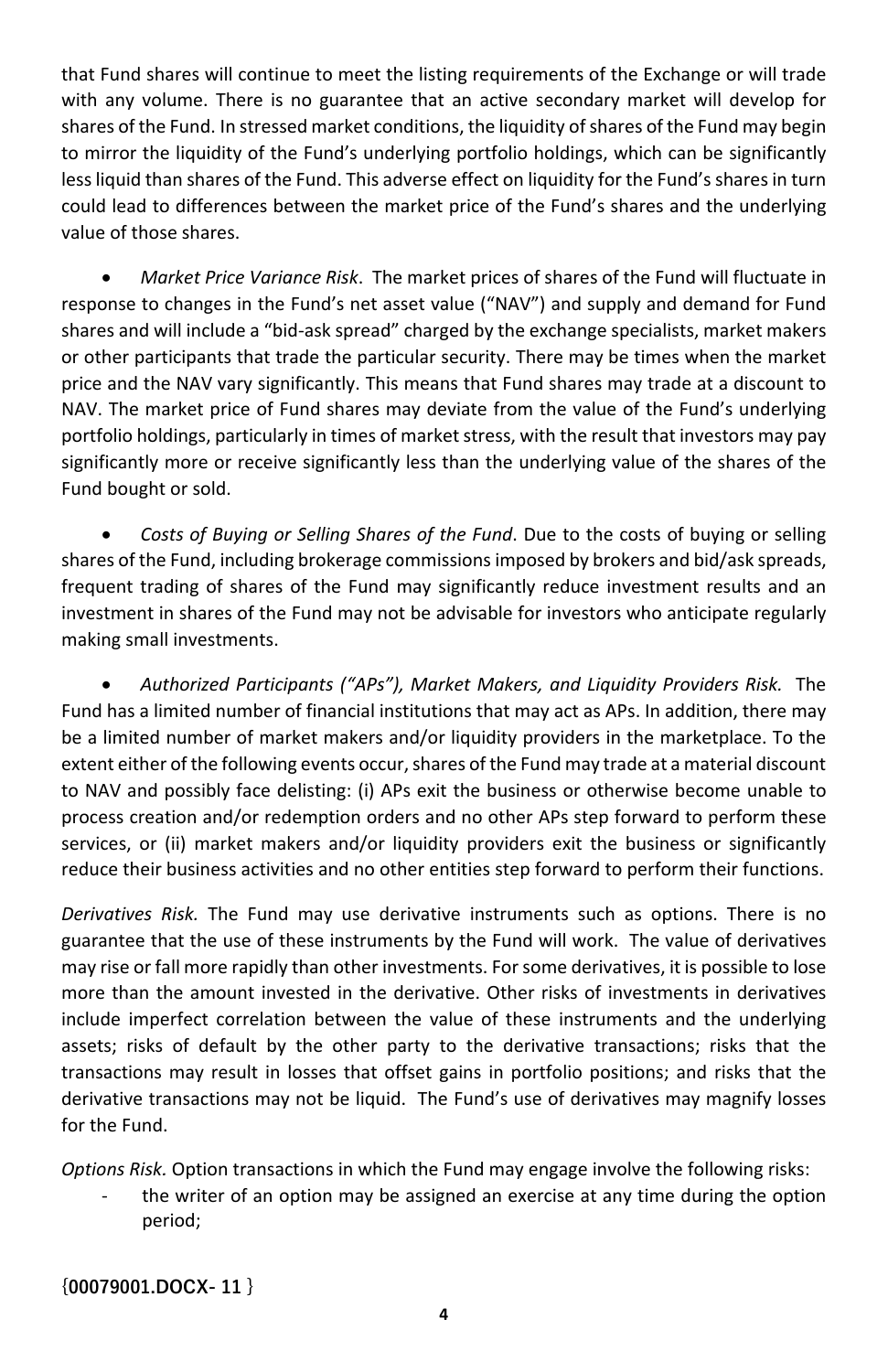- disruptions in the markets for underlying instruments could result in losses for options investors;
- imperfect or no correlation between the option and securities being hedged;
- the insolvency of a broker could present risks for the broker's customers; and
- market imposed restrictions may prohibit the exercise of certain options.

In addition, the option activities of the Fund may affect its portfolio turnover rate and the amount of brokerage commissions paid by the Fund, which may reduce returns.

*Large-Capitalization Securities Risk.* Investments in large-capitalization securities as a group could fall out of favor with the market, causing the Fund to underperform investments that focus on small-capitalization securities. Larger, more established companies may be slow to respond to challenges and may grow more slowly than smaller companies.

*Mid- and Small-Capitalization Stock Risk.* The value of mid- and small-capitalization company securities may be subject to more abrupt or erratic market movements than those of larger, more established companies or the market averages in general.

*Leverage Risk.* The Fund does not seek leveraged returns but as a result of the Fund's use of certain derivatives it may create investment leverage. This means that the derivative position may provide the Fund with investment exposure greater than the value of the Fund's investment in the derivative. As a result, these derivatives may magnify losses to the Fund, and even a small market movement may result in significant losses to the Fund.

*Issuer Non-Diversification Risk.* The Fund is non-diversified, meaning that it is permitted to invest a larger percentage of its assets in fewer issuers than diversified funds. Thus, the Fund may be more susceptible to adverse developments affecting any single issuer held in its portfolio and may be more susceptible to greater losses because of these developments.

*Investment Strategy Risk*. The Fund's investments in securities that the Adviser believes will perform well in a certain macroeconomic environment may not perform as expected. In addition, the Fund's investment approach may be out of favor at times, causing it to underperform other portfolios that have a similar investment objective.

*Investment Risk*. When you sell your shares of the Fund, they could be worth less than what you paid for them. Therefore, as with any investment, you may lose some or all of your investment by investing in the Fund.

*REITs.* Investing in REITs involves unique risks. When the Fund invests in REITs, it is subject to risks generally associated with investing in real estate. A REIT's performance depends on the types and locations of the properties it owns, how well it manages those properties and cash flow. REITs may have limited financial resources, may trade less frequently and in limited volume, may engage in dilutive offerings, and may be subject to more abrupt or erratic price movements than the overall securities markets. In addition to its own expenses, the Fund will indirectly bear its proportionate share of any management and other expenses paid by REITs in which it invests. U.S. REITs are subject to a number of highly technical tax-related rules and requirements; and a U.S. REIT's failure to qualify for the favorable U.S. federal income tax treatment generally available to U.S. REITs could result in corporate-level taxation, significantly reducing the return on an investment to the Fund.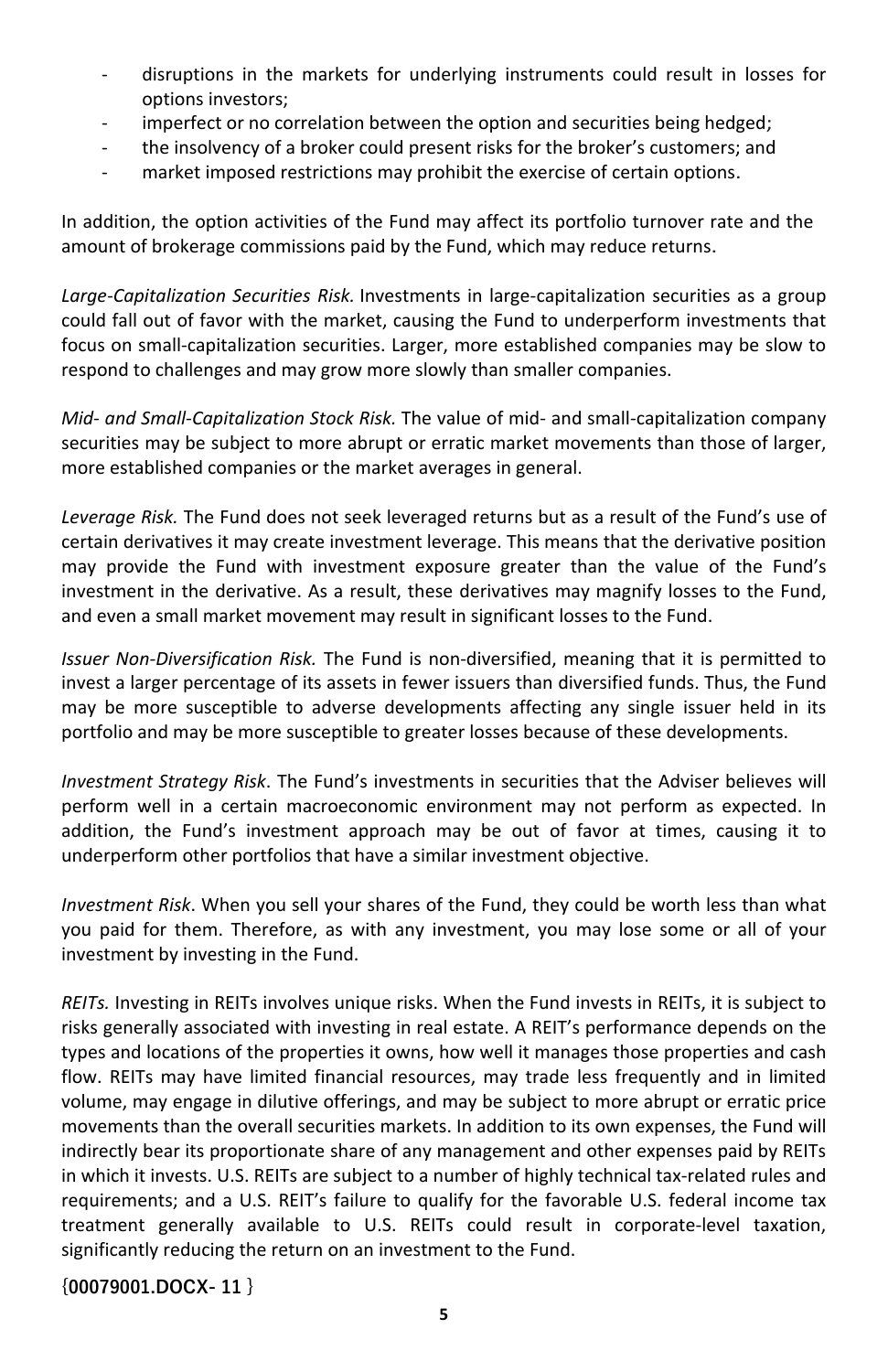*Asset Segregation Risk.* The Fund must segregate liquid assets, or engage in other measures, to "cover" open positions with respect to the derivatives in which it invests. Accordingly, the Fund will typically maintain a substantial amount of their assets in cash and cash equivalents as required under SEC rules.

*Depositary Receipts Risk.* Depositary receipts are generally subject to the same risks that the foreign securities that they evidence or into which they may be converted are, and they may be lessliquid than the underlying shares in their primary trading market. Any distributions paid to the holders of depositary receipts are usually subject to a fee charged by the depositary. Holders of depositary receipts may have limited voting rights, and investment restrictions in certain countries may adversely impact the value of depositary receipts because such restrictions may limit the ability to convert equity shares into depositary receipts and vice versa. Such restrictions may cause equity shares of the underlying issuer to trade at a discount or premium to the market price of the depositary receipts.

*Risk of Highly Volatile Markets*. The prices of the derivative instruments in which the Fund may invest, such as options, can be highly volatile. Price movements of the derivative instruments in which the Fund is invested are influenced by, among other things, interest rates, changing supply and demand relationships, trade, fiscal, monetary and exchange control programs and policies of governments, and national and international political and economic events and policies. The Fund is also subject to the risk of failure of any of the exchanges on which its derivative instrument positions trade or failure of their clearinghouses.

*Liquidity Risk.* The Fund is subject to liquidity risk primarily due to its investments in derivatives. Investments in illiquid assets involve the risk that the Fund may be unable to sell such assets or sell them at a reasonable price. Derivatives, especially when traded in large amounts, may not always be liquid. In such cases, in volatile markets the Fund may not be able to close out a position without incurring a loss. Daily limits on price fluctuations and speculative position limits on exchanges on which the Fund may conduct its transactions in derivatives may prevent profitable liquidation of positions, subjecting the Fund to potentially greater losses.

*New Fund Risk*. The Fund is a new ETF and has only recently commenced operations. As a new fund, there can be no assurance that the Fund will grow to or maintain an economically viable size, in which case it could ultimately liquidate. The Fund's distributor does not maintain a secondary market in the Fund's shares. If the Fund does not grow its assets to a viable level it may be difficult for the Adviser to implement the Fund's investment strategies and achieve the desired portfolio diversification.

*New Registered Investment Company Adviser Risk*. Although the Adviser has implemented an investment strategy substantially similar to the Fund's investment strategy for clients in separate accounts, the Adviser has not previously managed a registered investment company.

#### Performance History

The Fund does not have a full calendar year of performance history. In the future, performance information will be presented in this section of the Prospectus. Performance information will contain a bar chart and table that provide some indication of the risks of investing in the Fund by showing changes in the Fund's performance from year to year and by showing the Fund's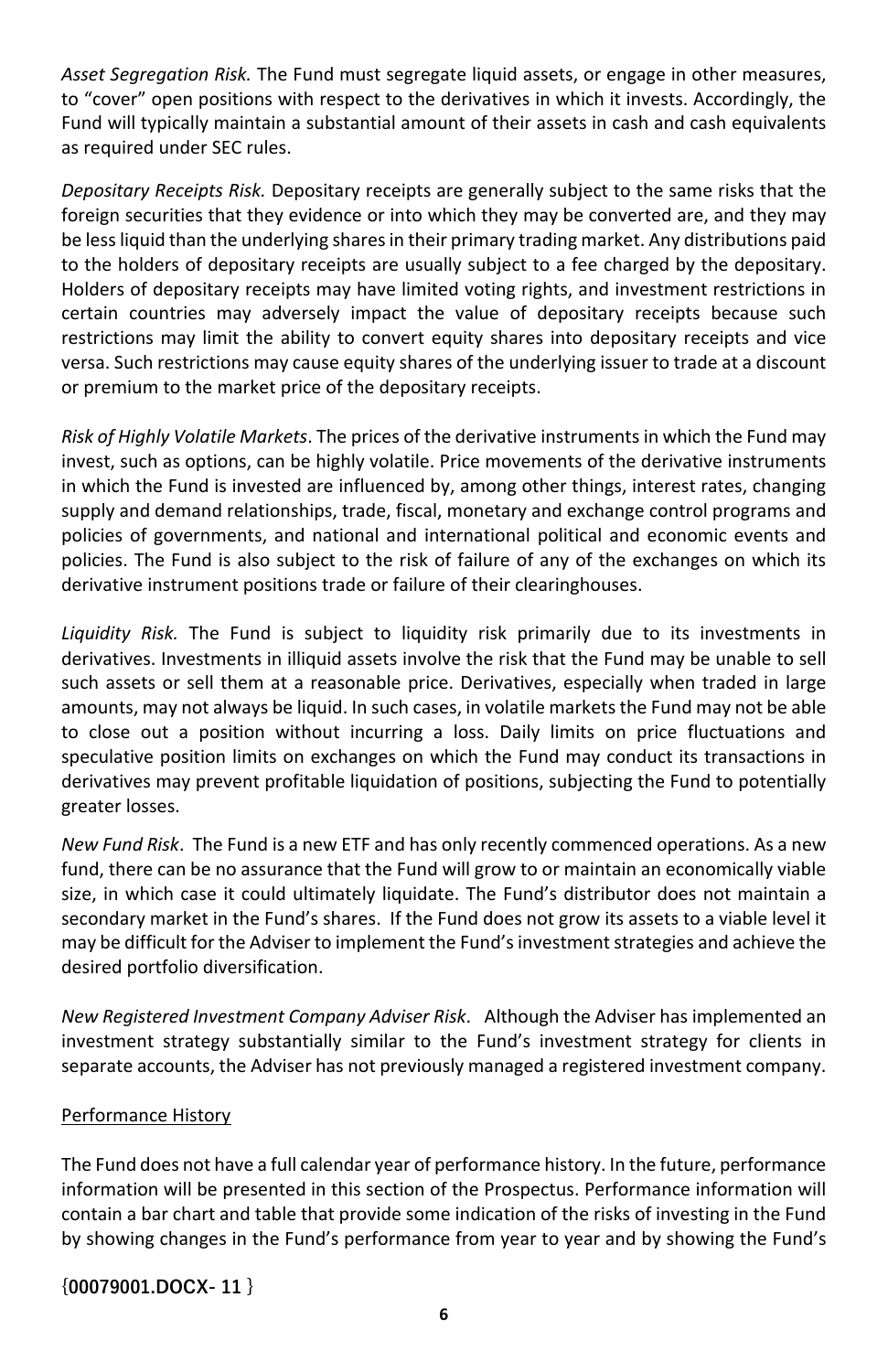average annual returns for certain time periods as compared to a broad measure of market performance. Investors should be aware that past performance before and after taxes is not necessarily an indication of how the Fund will perform in the future.

Updated performance information for the Fund, including its current net asset value per share, is available by calling toll-free (844) 745-5220.

#### Investment Adviser and Sub-Adviser

Gea Sphere, LLC (the "Adviser") is the investment adviser to the Fund.

Toroso Asset Management (the "Trading Sub-Adviser") is the trading sub-adviser to the Fund.

#### Portfolio Manager

Eduard Hamamjian, Managing Director of the Adviser, has served as the Fund's portfolio manager since its inception.

#### Purchase and Sale of Fund Shares

The Fund will issue (or redeem) shares to certain institutional investors (typically market makers or other broker-dealers) only in large blocks of at least 10,000 shares known as "Creation Units." Creation Unit transactions are typically conducted in exchange for the deposit or delivery of in-kind securities and/or cash. Individual Fund shares may only be purchased and sold on a national securities exchange through a broker-dealer. You can purchase and sell individual shares of the Fund throughout the trading day like any publicly traded security. The Fund's shares are listed on the Exchange. The price of the Fund's shares is based on market price, and because exchange-traded fund shares trade at market prices rather than NAV, shares may trade at a price greater than NAV (premium) or less than NAV (discount). Except when aggregated in Creation Units, the Fund's shares are not redeemable securities.

#### Tax Information

The Fund's distributions will be taxed as ordinary income or capital gain, unless you are investing through a tax-deferred arrangement, such as a 401(k) plan or an individual retirement account in which case withdrawals will be taxed.

#### Payments to Broker-Dealers and Other Financial Intermediaries

If you purchase shares of the Fund through a broker-dealer or other financial intermediary (such as a bank), the Fund and its related companies may pay the intermediary for the sale of Fund shares and related services. These payments may create a conflict of interest by influencing the broker-dealer or other financial intermediary and your salesperson to recommend the Fund over another investment. Ask your salesperson or visit your financial intermediary's website for more information.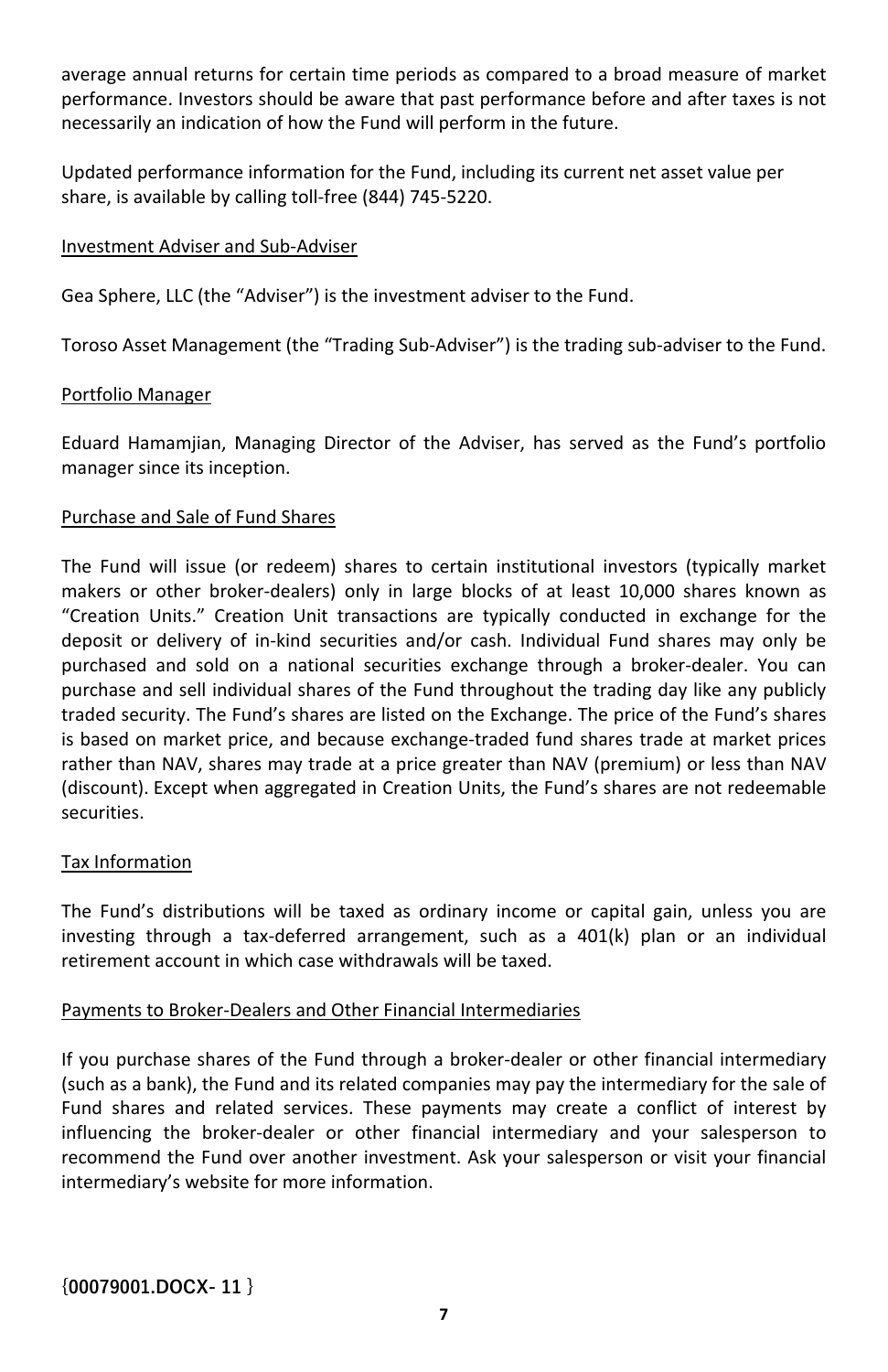## **ADDITIONAL INFORMATION ABOUT THE FUND'S INVESTMENTS**

The investment objective for the Alpha Dog ETF is to seek capital appreciation. The Fund's investment objective may be changed by the Board of Trustees (the "Board") of ETF Opportunities Trust (the "Trust") without shareholder approval upon 60 days' written notice to shareholders.

ETFs are funds that trade like other publicly-traded securities. Unlike shares of a mutual fund, which can be bought and redeemed from the issuing fund by all shareholders at a price based on NAV, shares of the Fund may be purchased or redeemed directly from the Fund at NAV solely by APs and only in Creation Units. Also, unlike shares of a mutual fund, shares of the Fund are listed on a national securities exchange and trade in the secondary market at market prices that change throughout the day.

#### Principal Investment Strategies

Under normal market conditions, the Fund seeks to achieve its investment objective by investing primarily in the equity securities of large- to mid-capitalization U.S. companies. which the Fund considers to be those companies with a market capitalization of over \$2 billion. The exact size of the companies included will change with market conditions and the Fund will not automatically sell or cease to purchase a stock that it already owns due to changes in market conditions.

The Fund seeks to buy the leading securities of the best performing market sectors of the U.S. economy. The Adviser makes buy, hold and sell decisions with respect to Fund portfolio securities using an investment process based on a combination of fundamental and technical analysis. The Adviser's fundamental analysis involves a bottom-up review using proprietary methods, which include measuring price to free cash flow on a rolling one-, three-, five- and ten-year basis to determine the value of a security relative to its own history, before the final weighted parameters are applied and critical timing elements are added to the Adviser's buy/sell equation. Companies that have the most discounted price as measured by their own historical price to free cash flow or a strong technical base with improving technical parameters are typically given greater weighting in the Fund. Companies exhibiting both these qualities will ideally be given the greatest weight.

The Adviser's technical analysis monitors companies for increasing trading volumes, improving moving averages of various technical indicators, accumulations underway and improving technical buy signals. The technical indicators utilized by the Adviser include, among others, the moving average convergence divergence (MACD), the commodity channel index (CCI), and the relative strength index (RSI). This discipline seeks to identify equity securities with strong fundamental indicators that may benefit from larger market and economic trends.

**{00079001.DOCX- 11 }** The Fund seeks to reduce risk (beta) by using options, typically on a short-term basis, for hedging purposes. Based on the Adviser's technical analysis, the Fund may sell a covered call option and/or, at times, purchase put option contracts on Fund holdings to hedge the Fund against short term market corrections; conversely, if the Adviser's technical analysis indicates a potential market upswing, the Fund may purchase a call option on one or more Fund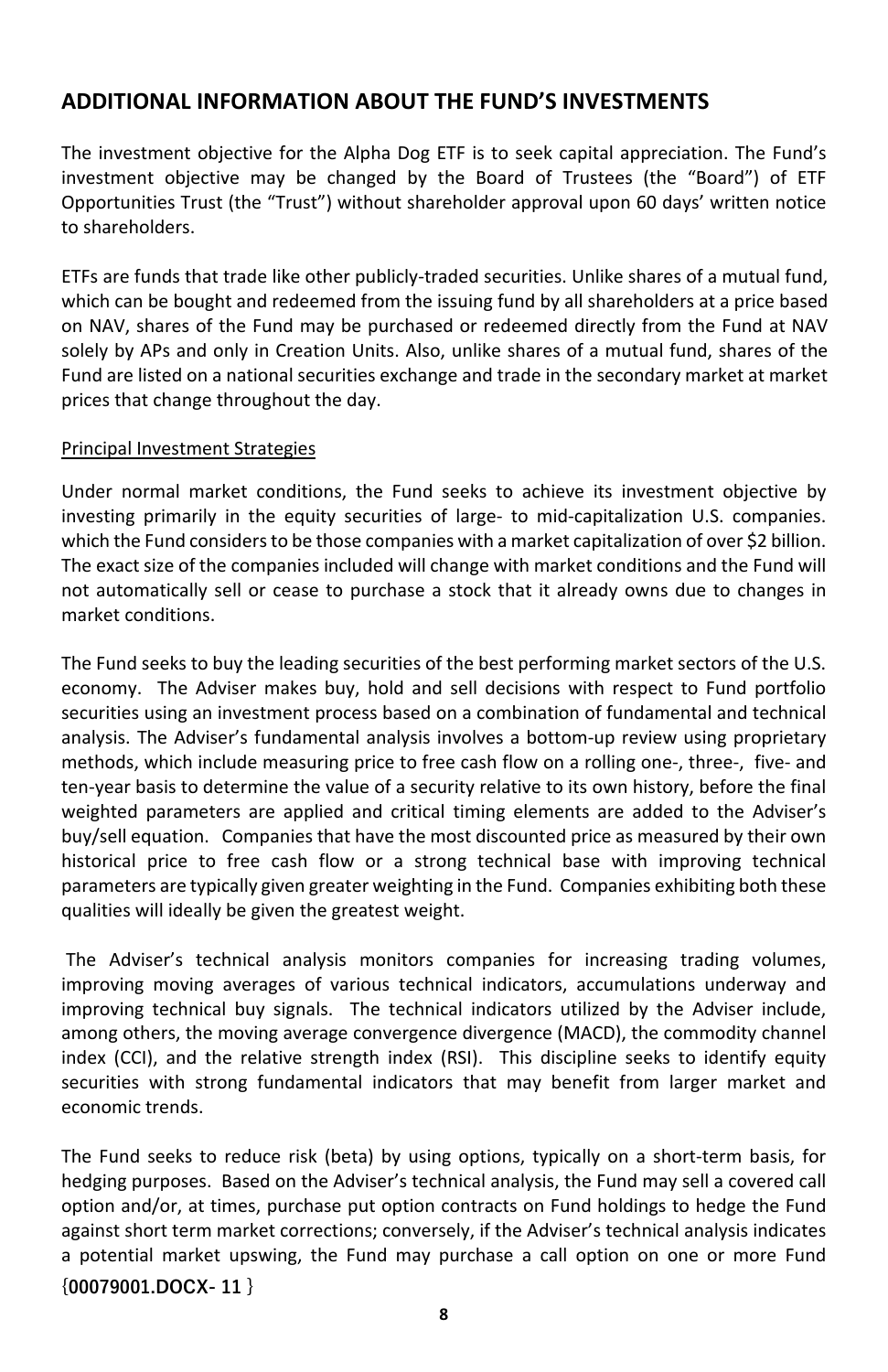holdings. Selling covered call options on Fund holdings is expected to be the options strategy typically most commonly applied. Call options give the buyer the right to buy an asset and the seller the obligation to sell the asset at a certain defined price. Put options give the buyer the right to sell an asset at a certain defined price. The primary objective of the Fund's use of options is to protect against volatile market swings. As a result of the Fund's use of derivatives, the Fund may have economic leverage, which means the sum of the Fund's investment exposures through its use of derivatives may significantly exceed the amount of assets invested in the Fund, although these exposures may vary over time. The Fund's options holdings are typically expected to constitute less than 10% of its assets.

The Fund is classified as "non-diversified" for purposes of the 1940 Act, which means it generally invests a greater portion of its assets in the securities of one or more issuers and invests overall in a smaller number of issuers than a diversified fund. The Fund will generally hold between twenty and fifty securities. Equity securities the Fund may purchase include common stocks, related depository receipts (i.e., ADRs, EDRs and GDRs, and REITs). The Fund will emphasize investments in common stocks of large- to mid-capitalization companies but is not limited to any particular market capitalization and may at times invest in smallcapitalization companies. In pursuing the Fund's investment goal, the Adviser may invest in companies in any economic sector.

The Fund will generally sell securities when their value has dropped significantly below purchase price, when long-term price targets have been achieved, or as a hedge during short or mid-term market downturns. The Fund's investments will be the responsibility of the Adviser and the Trading Sub-Adviser.

The Fund is an actively managed ETF that does not seek to replicate the performance of a specified index.

*Temporary Investments.* To respond to adverse market, economic, political or other conditions, the Fund may invest 100% of its total assets, without limitation, in high-quality short-term debt securities. These short-term debt securities include: money market mutual funds, treasury bills, commercial paper, certificates of deposit, bankers' acceptances, U.S. Government securities and repurchase agreements. While the Fund is in a defensive position, the opportunity to achieve its investment objective will be limited. The Fund may also invest a substantial portion of its assets in such instruments at any time to maintain liquidity or pending selection of investments in accordance with its policies. When the Fund takes such a position, it may not achieve its investment objective. It is expected that such a defensive change will be rare.

## **ADDITIONAL INFORMATION ABOUT RISK**

It is important that you closely review and understand the risks of investing in the Fund. The Fund's NAV and investment return will fluctuate based upon changes in the value of its portfolio securities. You could lose money on your investment in the Fund, and the Fund could underperform other investments. There is no guarantee that the Fund will meet its investment objective. An investment in the Fund is not a deposit of a bank and is not insured or guaranteed by the FDIC or any other government agency. Below are some of the specific risks of investing in the Fund.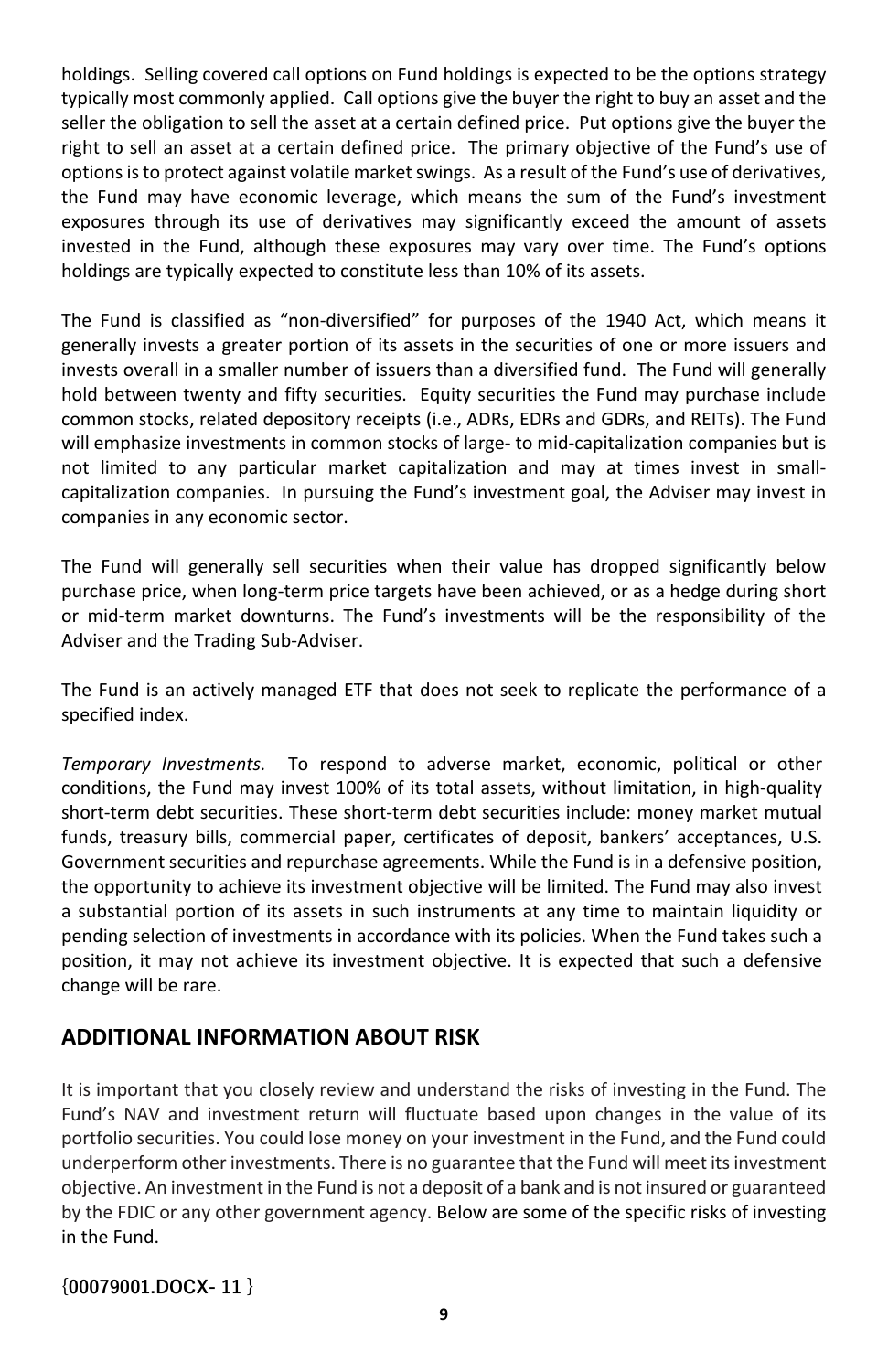#### Principal Risks

*Equity Securities Risk.* Since it purchases equity securities, the Fund is subject to the risk that stock prices will fall over short or extended periods of time. Historically, the equity markets have moved in cycles, and the value of the Fund's equity securities may fluctuate from day to day. Individual companies may report poor results or be negatively affected by industry and/or economic trends and developments. The prices of securities issued by such companies may suffer a decline in response. These factors contribute to price volatility, which is a principal risk of investing in the Fund. Investments in equity securities may be more volatile than investments in other asset classes.

*Market Risk.* The value of securities in the Fund's overall portfolio will fluctuate and, as a result, the Fund's share price may decline suddenly or over a sustained period. The Fund's investments may decline in value due to factors affecting individual issuers (such as the results of supply and demand), or sectors within the securities markets. The value of a security or other investment also may go up or down due to general market conditions that are not specifically related to a particular issuer, such as real or perceived adverse economic conditions, changes in interest rates or exchange rates, or adverse investor sentiment generally. In addition, unexpected events, such as the spread of diseases; natural, environmental or man-made disasters; financial, political or social disruptions; terrorism and war; and other tragedies or catastrophes, can cause investor fear and panic, which can adversely affect companies, sectors, nations, regions and the market in general, in ways that cannot necessarily be foreseen. During a general downturn in the securities markets, many asset classes may decline in value. When markets perform well, there can be no assurance that securities or other investments held by the Fund will participate in or otherwise benefit from the advance. A reduction in a country's growth rate could have an adverse effect on the prices of the various stocks held by the Fund.

*Active Management Risk.* The Adviser's investment decisions about individual securities impact the Fund's ability to achieve its investment objective. The Adviser's judgments about the attractiveness and potential appreciation of particular investments in which the Fund invests may prove to be incorrect and there is no guarantee that the Adviser's investment strategy will produce the desired results.

*Sector Risk.* Sector risk is the possibility that securities within the same group of industries will decline in price due to sector-specific market or economic developments. If the Fund invests more heavily in a sector, the value of its shares may be especially sensitive to factors and economic risks that specifically affect that sector. The Fund will not invest more than 25% of the value of its net assets in any one industry or group of industries.

*ETF Structure Risk.* The Fund is structured as an ETF and as a result is subject to special risks, including:

*• Trading Issues Risk.* Although it is expected that shares of the Fund will remain listed for trading on NYSE Arca (the "Exchange"), trading in Fund shares on the Exchange may be halted due to market conditions or for reasons that, in the view of the Exchange, make trading in Fund shares inadvisable, such as extraordinary market volatility. There can be no assurance that Fund shares will continue to meet the listing requirements of the Exchange or will trade with any volume. There is no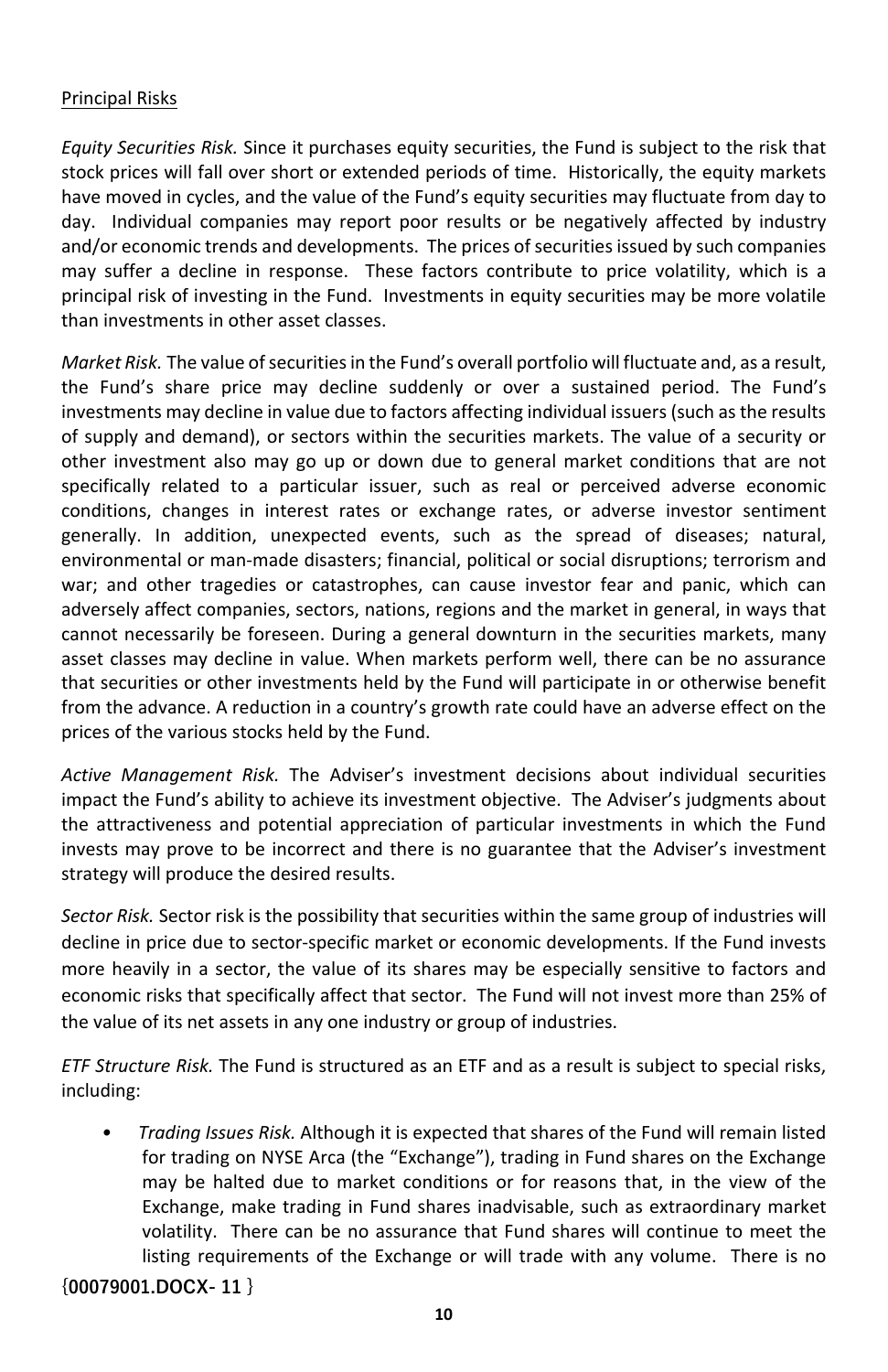guarantee that an active secondary market will develop for shares of the Fund. In stressed market conditions, the liquidity of shares of the Fund may begin to mirror the liquidity of the Fund's underlying portfolio holdings, which can be significantly less liquid than shares of the Fund. This adverse effect on liquidity for the Fund's shares in turn could lead to differences between the market price of the Fund's shares and the underlying value of those Shares.

- *Market Price Variance Risk.* The market prices of shares of the Fund will fluctuate in response to changes in the Fund's net asset value ("NAV") and supply and demand for Fund shares and will include a "bid-ask spread" charged by the exchange specialists, market makers or other participants that trade the particular security. There may be times when the market price and the NAV vary significantly. This means that Fund shares may trade at a discount to NAV. The market price of the Fund's shares may deviate from the value of the Fund's underlying portfolio holdings, particularly in times of market stress, with the result that investors may pay significantly more or receive significantly less than the underlying value of the shares of the Fund bought or sold.
- *Authorized Participants ("APs"), Market Makers, and Liquidity Providers Risk.* The Fund has a limited number of financial institutions that may act as APs. In addition, there may be a limited number of market makers and/or liquidity providers in the marketplace. To the extent either of the following events occur, shares of the Fund may trade at a material discount to NAV and possibly face delisting: (i) APs exit the business or otherwise become unable to process creation and/or redemption orders and no other APs step forward to perform these services, or (ii) market makers and/or liquidity providers exit the business or significantly reduce their business activities and no other entities step forward to perform their functions.
- *Costs of Buying or Selling Shares of the Fund.* Due to the costs of buying or selling shares of the Fund, including brokerage commissions imposed by brokers and bid/ask spreads, frequent trading of shares of the Fund may significantly reduce investment results and an investment in shares of the Fund may not be advisable for investors who anticipate regularly making small investments.

*Derivatives Risk.* The Fund may use derivative instruments such as options. There is no guarantee that the use of these instruments by the Fund will work. The value of derivatives may rise or fall more rapidly than other investments. For some derivatives, it is possible to lose more than the amount invested in the derivative. Other risks of investments in derivatives include imperfect correlation between the value of these instruments and the underlying assets; risks of default by the other party to the derivative transactions; risks that the transactions may result in losses that offset gains in portfolio positions; and risks that the derivative transactions may not be liquid. The Fund's use of derivatives may magnify losses for the Fund.

If the Fund is not successful in employing such instruments in managing its portfolio, its performance will be worse than if it did not invest in such instruments. Successful use by the Fund of options will be subject to its ability to correctly predict movements in the direction of the securities generally or of a particular market segment. In addition, the Fund will pay commissions and other costs in connection with such investments, which may indirectly increase the Fund's expenses and reduce the return. In utilizing certain derivatives, the Fund's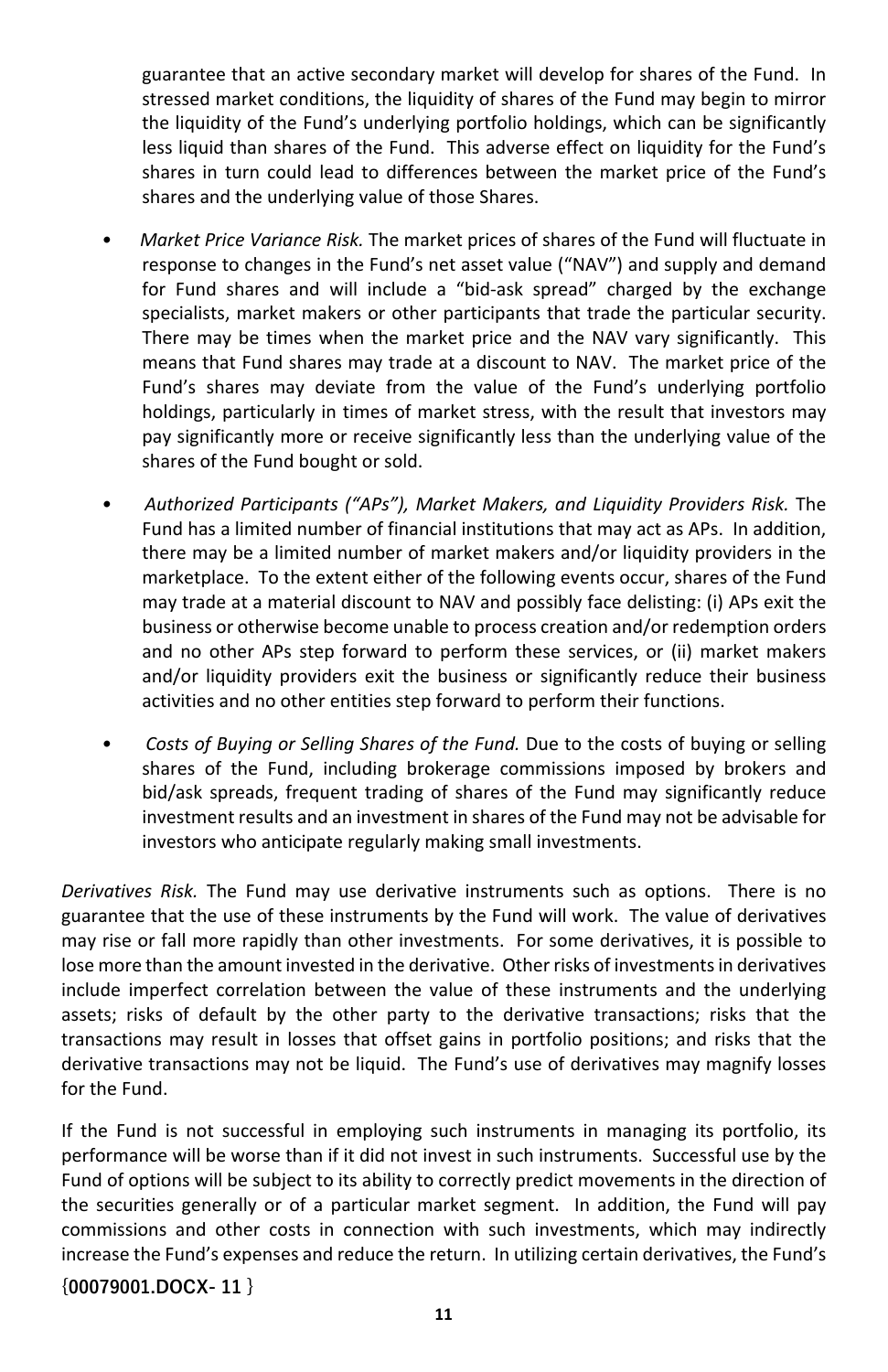losses are potentially unlimited. Derivative instruments may also involve the risk that other parties to the derivative contract may fail to meet their obligations, which could cause losses to the Fund.

*Options Risk.* An option represents a contract sold by one party (the option writer) to another party (the option holder). The contract offers the buyer the right, but not the obligation, to buy (call) or sell (put) a security or other financial asset at an agreed-upon price during a certain period of time or on a specific date. Option transactions in which the Fund may engage involve the following risks:

- the writer of an option may be assigned an exercise at any time during the option period;
- disruptions in the markets for underlying instruments could result in losses for options investors;
- imperfect or no correlation between the option and securities being hedged;
- the insolvency of a broker could present risks for the broker's customers; and
- market imposed restrictions may prohibit the exercise of certain options.

In addition, the option activities of the Fund may affect its portfolio turnover rate and the amount of brokerage commissions paid by the Fund, which may reduce returns.

*Call Options Risk.* The seller (writer) of a call option which is covered (i.e., the writer holds the underlying security) assumes the risk of a decline in the market price of the underlying security below the purchase price of the underlying security less the premium received, and gives up the opportunity for gain on the underlying security above the exercise price of the option. The seller of an uncovered call option assumes the risk of a theoretically unlimited increase in the market price of the underlying security above the exercise price of the option. The buyer of a call option assumes the risk of losing its entire investment (i.e., the premium paid) in the call option. However, if the buyer of the call sells short the underlying security, the loss on the call will be offset in whole or in part by gain on the short sale of the underlying security.

*Put Options Risk.* The buyer of a put option assumes the risk of losing its entire investment (i.e., the premium paid) in the put option. However, if the buyer of the put holds the underlying security, the loss on the put will be offset in whole or in part by any gain on the underlying security.

*Large-Capitalization Securities Risk.* Investments in large capitalization securities as a group could fall out of favor with the market, causing the Fund to underperform investments that focus on smaller capitalization securities. Larger, more established companies may be slow to respond to challenges and changing market conditions and may grow more slowly than smaller companies. During different market cycles, the performance of large-capitalization companies has trailed the overall performance of the broader securities markets.

*Mid- and Small-Capitalization Securities Risk.* The value of mid- and small-capitalization company securities may be subject to more abrupt or erratic market movements than those of larger, more established companies or the market averages in general. While mid- and small-capitalization companies may offer substantial opportunities for capital growth, they also may involve more risks than larger capitalization companies. Historically, mid- and smallcapitalization company securities have been more volatile in price than larger company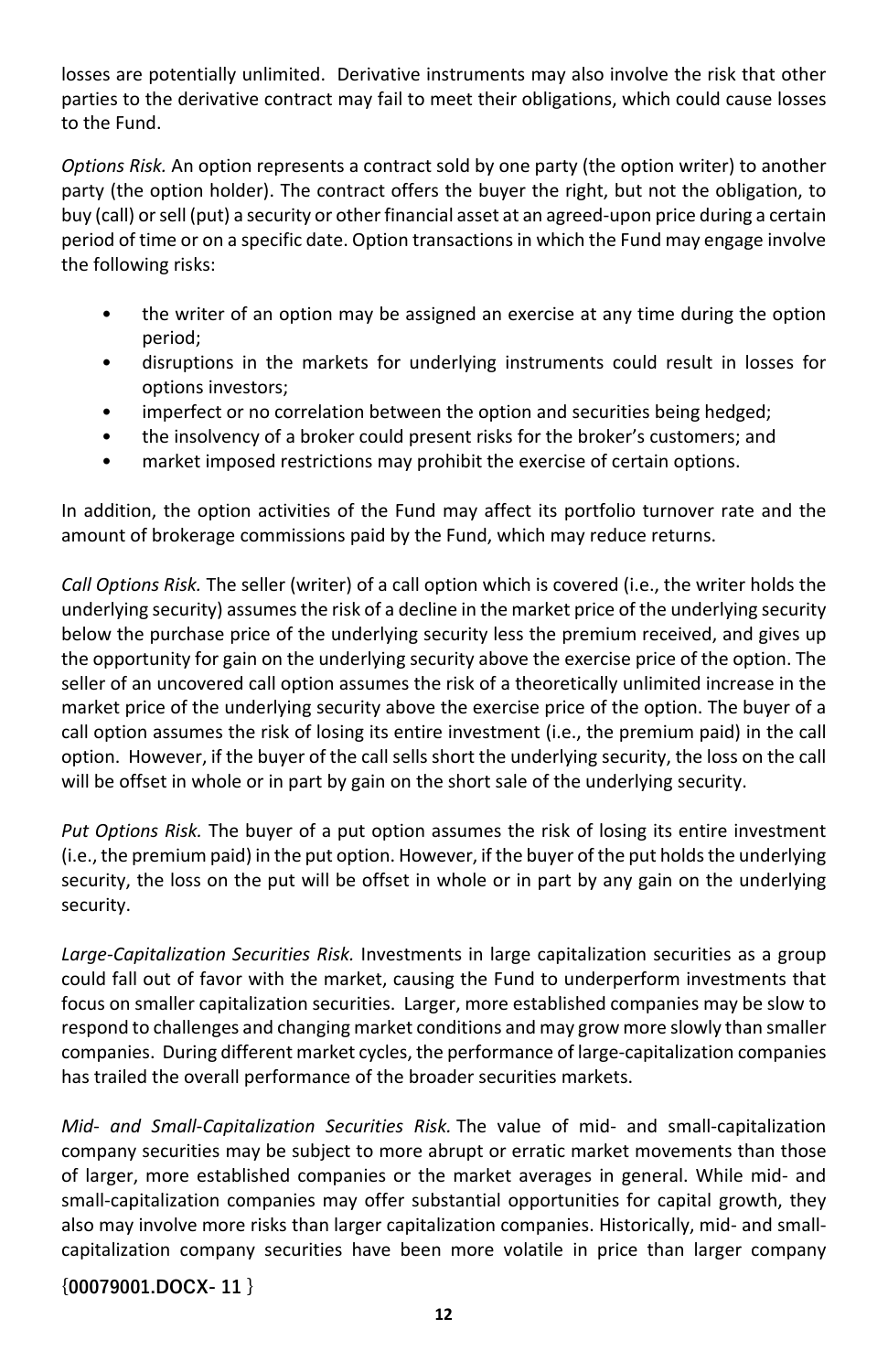securities, especially over the short term. Among the reasons for the greater price volatility are the less certain growth prospects of mid- and small-capitalization companies, the lower degree of liquidity in the markets for such securities, and the greater sensitivity of mid- and small-capitalization companies to changing economic conditions. In addition, mid- and smallcapitalization companies may lack depth of management, be unable to generate funds necessary for growth or development, have limited product lines or be developing or marketing new products or services for which markets are not yet established and may never become established. In addition, mid- and small-capitalization companies may be particularly affected by interest rate increases, as they may find it more difficult to borrow money to continue or expand operations, or may have difficulty in repaying loans, particularly those with floating interest rates.

*Leverage Risk.* The Fund does not seek leveraged returns but as a result of the Fund's use of certain derivatives it may create investment leverage. This means that the derivative position may provide the Fund with investment exposure greater than the value of the Fund's investment in the derivative. As a result, these derivatives may magnify losses to the Fund, and even a small market movement may result in significant losses to the Fund.

*Issuer Non-Diversification Risk.* The Fund is non-diversified, meaning that it is permitted to invest a larger percentage of its assets in fewer issuers than diversified funds. Thus, the Fund may be more susceptible to adverse developments affecting any single issuer held in its portfolio and may be more susceptible to greater losses because of these developments.

*Investment Strategy Risk.* The Fund's investments in securities that the Adviser believes will perform well in a certain macroeconomic environment may not perform as expected. In addition, the Fund's investment approach may be out of favor at times, causing it to underperform other portfolios that have a similar investment objective.

*Investment Risk.* When you sell your shares of the Fund, they could be worth less than what you paid for them. Therefore, as with any investment, you may lose some or all of your investment by investing in the Fund.

*REITs Risk.* Investing in real estate investment trusts ("REITs") involves unique risks. When the Fund invests in REITs, it is subject to risks generally associated with investing in real estate. A REIT's performance depends on the types and locations of the properties it owns, how well it manages those properties and cash flow. REITs may have limited financial resources, may trade less frequently and in limited volume, may engage in dilutive offerings, and may be subject to more abrupt or erratic price movements than the overall securities markets. In addition to its own expenses, the Fund will indirectly bear its proportionate share of any management and other expenses paid by REITs in which it invests. U.S. REITs are subject to a number of highly technical tax-related rules and requirements; and a U.S.REIT's failure to qualify for the favorable U.S. federal income tax treatment generally available to U.S.REITs could result in corporate-level taxation, significantly reducing the return on an investment to the Fund.

*Asset Segregation Risk.* The Fund must segregate liquid assets, or engage in other measures, to "cover" open positions with respect to the derivatives in which it invests. Accordingly, the Fund will typically maintain a substantial amount of their assets in cash and cash equivalents as required under SEC rules.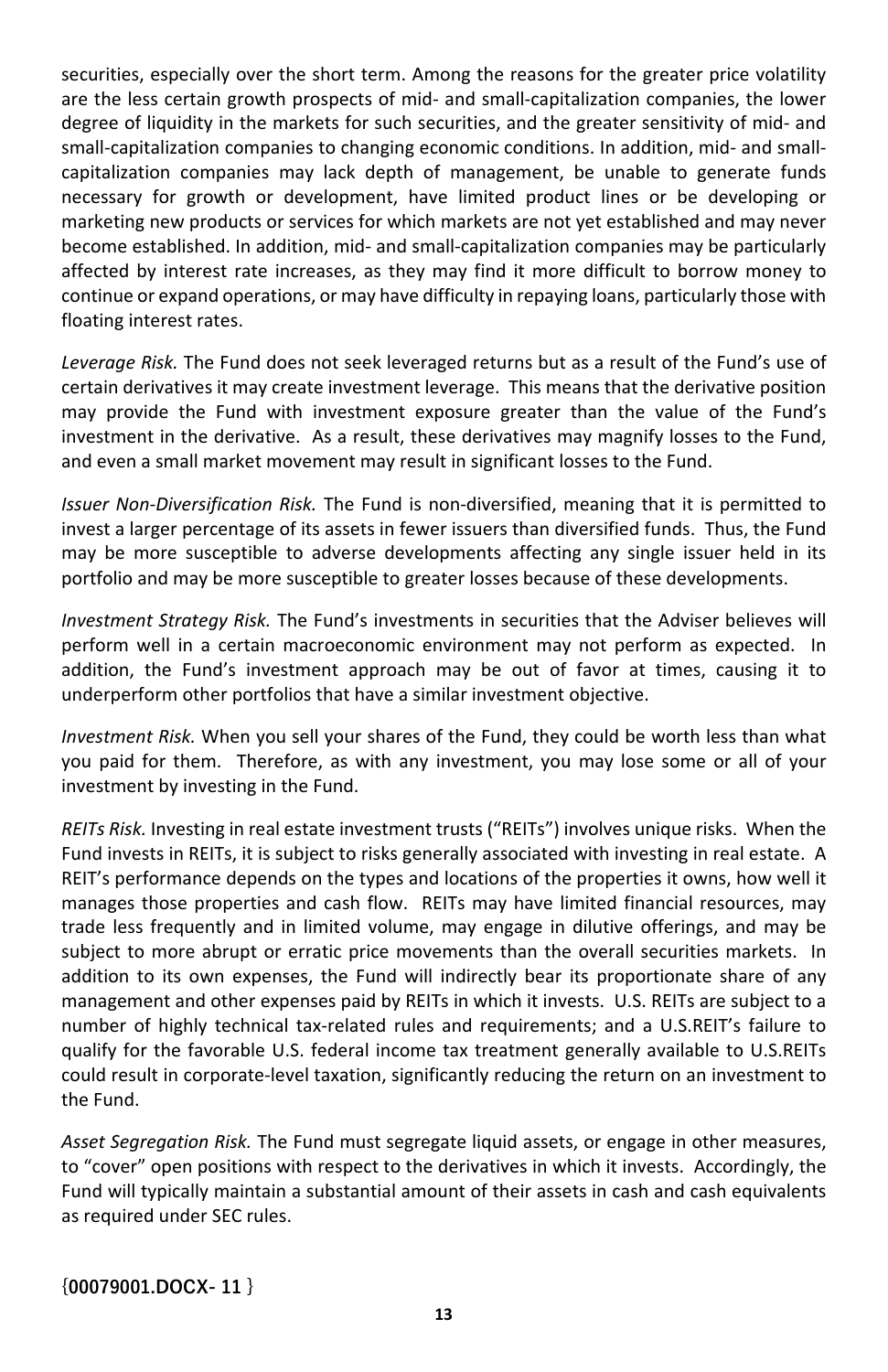*Depositary Receipts Risk.* Depositary receipts are generally subject to the same risks that the foreign securities that they evidence or into which they may be converted are, and they may be less liquid than the underlying shares in their primary trading market. Any distributions paid to the holders of depositary receipts are usually subject to a fee charged by the depositary. Holders of depositary receipts may have limited voting rights, and investment restrictions in certain countries may adversely impact the value of depositary receipts because such restrictions may limit the ability to convert equity shares into depositary receipts and vice versa. Such restrictions may cause equity shares of the underlying issuer to trade at a discount or premium to the market price of the depositary receipts.

*Risk of Highly Volatile Markets.* The prices of the derivative instruments in which the Fund may invest, including options and volatility-linked exchange-traded products, can be highly volatile. Price movements of the derivative instruments in which the Fund is invested are influenced by, among other things, interest rates, changing supply and demand relationships, trade, fiscal, monetary and exchange control programs and policies of governments, and national and international political and economic events and policies. The Fund is also subject to the risk of failure of any of the exchanges on which its derivative instrument positions trade or failure of their clearinghouses.

*Liquidity Risk.* The Fund is subject to liquidity risk primarily due to its investments in derivatives. Investments in illiquid assets involve the risk that the Fund may be unable to sell such assets or sell them at a reasonable price. Derivatives, especially when traded in large amounts, may not always be liquid. In such cases, in volatile markets the Fund may not be able to close out a position without incurring a loss. Daily limits on price fluctuations and speculative position limits on exchanges on which the Fund may conduct its transactions in derivatives may prevent profitable liquidation of positions, subjecting the Fund to potentially greater losses.

*New Fund Risk.* The Fund is a new ETF and has only recently commenced operations. As a new fund, there can be no assurance that the Fund will grow to or maintain an economically viable size, in which case it could ultimately liquidate. The Fund's distributor does not maintain a secondary market in the Fund's shares. If the Fund does not grow its assets to a viable level it may be difficult for the Adviser to implement the Fund's investment strategies and achieve the desired portfolio diversification. This could result in the Fund being liquidated at any time without shareholder approval and at a time that may not be favorable for all shareholders. Such liquidation could have negative tax consequences.

*New Adviser Risk.* Although the Adviser has implemented an investment strategy substantially similar to the Fund's investment strategy for clients in separate accounts, the Adviser has not previously managed a registered investment company.

#### Other Risks for the Fund

*Cyber Security Risk.* Failures or breaches of the electronic systems of the Fund, the Adviser, the Trading Sub-Adviser and/or the Fund's other service providers, market makers, APs or the issuers of securities in which the Fund invests have the ability to cause disruptions and negatively impact the Fund's business operations, potentially resulting in financial losses to the Fund and their shareholders. While the Fund have established business continuity plans and risk management systems seeking to address system breaches or failures, there are inherent limitations in such plans and systems. Furthermore, the Fund cannot control the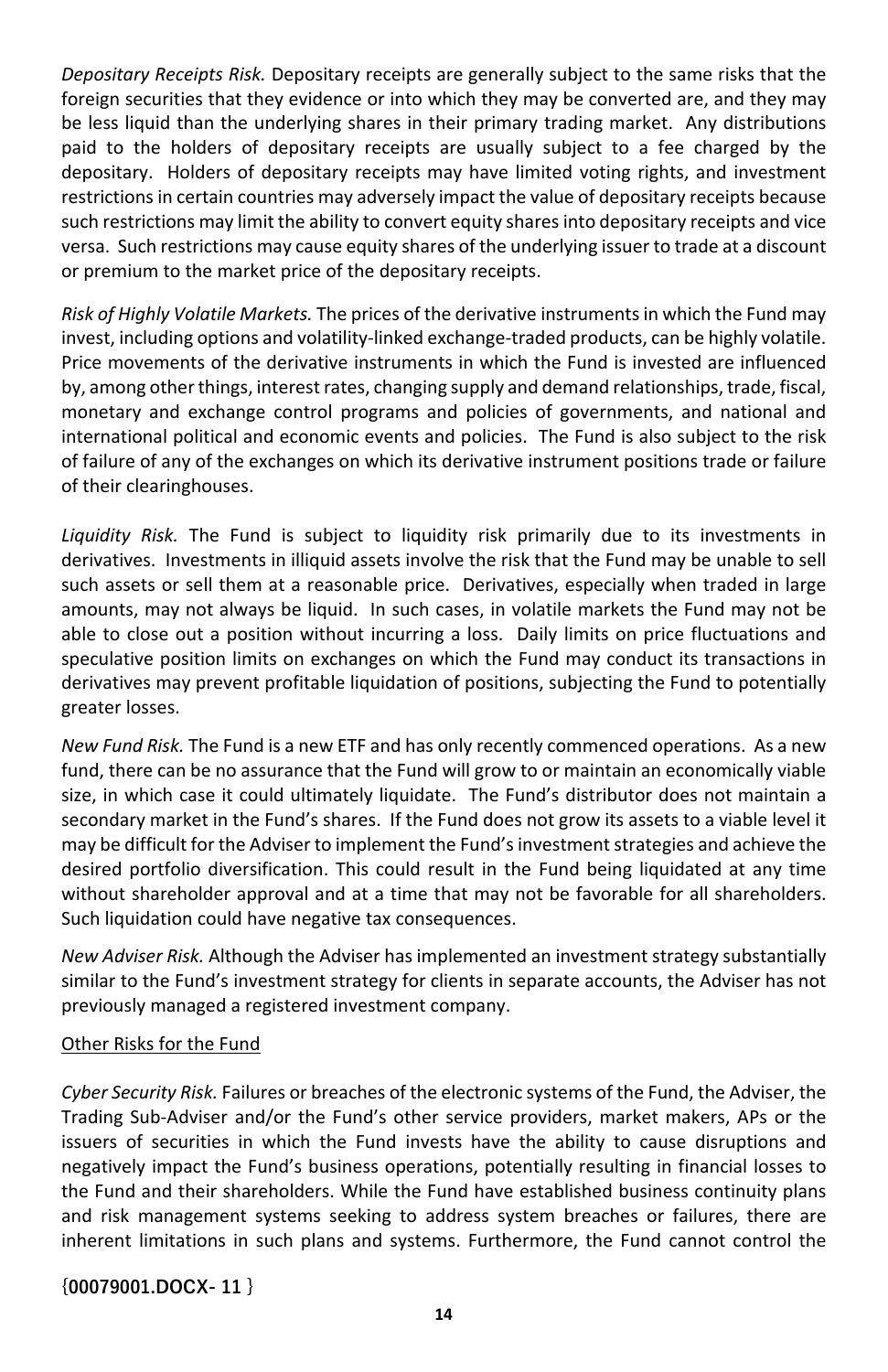cyber security plans and systems of the Fund's service providers, market makers, APs or issuers of securities in which the Fund invest.

*Health Crisis Risk.* A widespread health crisis, such as a global pandemic, could cause substantial market volatility, exchange trading suspensions or restrictions and closures of securities exchanges and businesses, impact the ability to complete redemptions, and adversely impact Fund performance. An outbreak of an infectious respiratory illness, COVID-19, caused by a novel coronavirus, was first detected in China in December 2019 and spread globally. As of the date of this prospectus, this outbreak has resulted in travel restrictions, closed international borders, enhanced health screenings at ports of entry and elsewhere, disruption of and delays in healthcare service preparation and delivery, prolonged quarantines, cancellations, supply chain disruptions, disruptions in markets, lower consumer demand, layoffs, defaults and other significant economic impacts, as well as general concern and uncertainty. These types of market disruptions may adversely impact the Fund's investments, including impairing hedging activity to the extent the Fund engages in such activity, as expected correlations between related markets or instruments may no longer apply. In addition, to the extent the Fund invests in short-term instruments that have negative yields, the Fund's value may be impaired as a result. Any suspension of trading in markets in which the Fund invests will have an impact on the Fund and its investments and will impact the Fund's ability to purchase or sell securities in those markets. The impact of this outbreak has adversely affected the economies of many nations and the entire global economy and may impact individual issuers and capital markets in ways that cannot be foreseen. The duration of the outbreak and its effects cannot be determined with any certainty.

In the past, governmental and quasigovernmental authorities and regulators throughout the world have responded to major economic disruptions with a variety of fiscal and monetary policy changes, including direct capital infusions into companies and other issuers, new monetary policy tools, and lower interest rates. An unexpected or sudden reversal of these policies, or the ineffectiveness of such policies, is likely to increase market volatility, which could adversely affect the Fund's investments.

The outbreak could also impair the information technology and other operational systems upon which the Fund's service providers rely and could otherwise disrupt the ability of employees of the Fund's service providers to perform critical tasks relating to the Fund. Other infectious illness outbreaks that may arise in the future could have similar or other unforeseen effects. Public health crises may exacerbate other pre-existing political, social, and economic risks in certain countries or globally.

### **MANAGEMENT**

*The Investment Adviser*. Gea Sphere, LLC (the "Adviser"), 55 Mystery Farm Road, Cranston, Rhode Island 02921, is the investment adviser for the Fund. The Adviser is registered as an investment adviser under the Investment Advisers Act of 1940, as amended. The Adviser is a limited liability company and was organized in Delaware.

Under the Investment Advisory Agreement between the Adviser and the Trust, on behalf of the Fund (the "Investment Advisory Agreement"), the Adviser is responsible for the day-today management of each of the Fund's investments. The Adviser also: (i) furnishes the Fund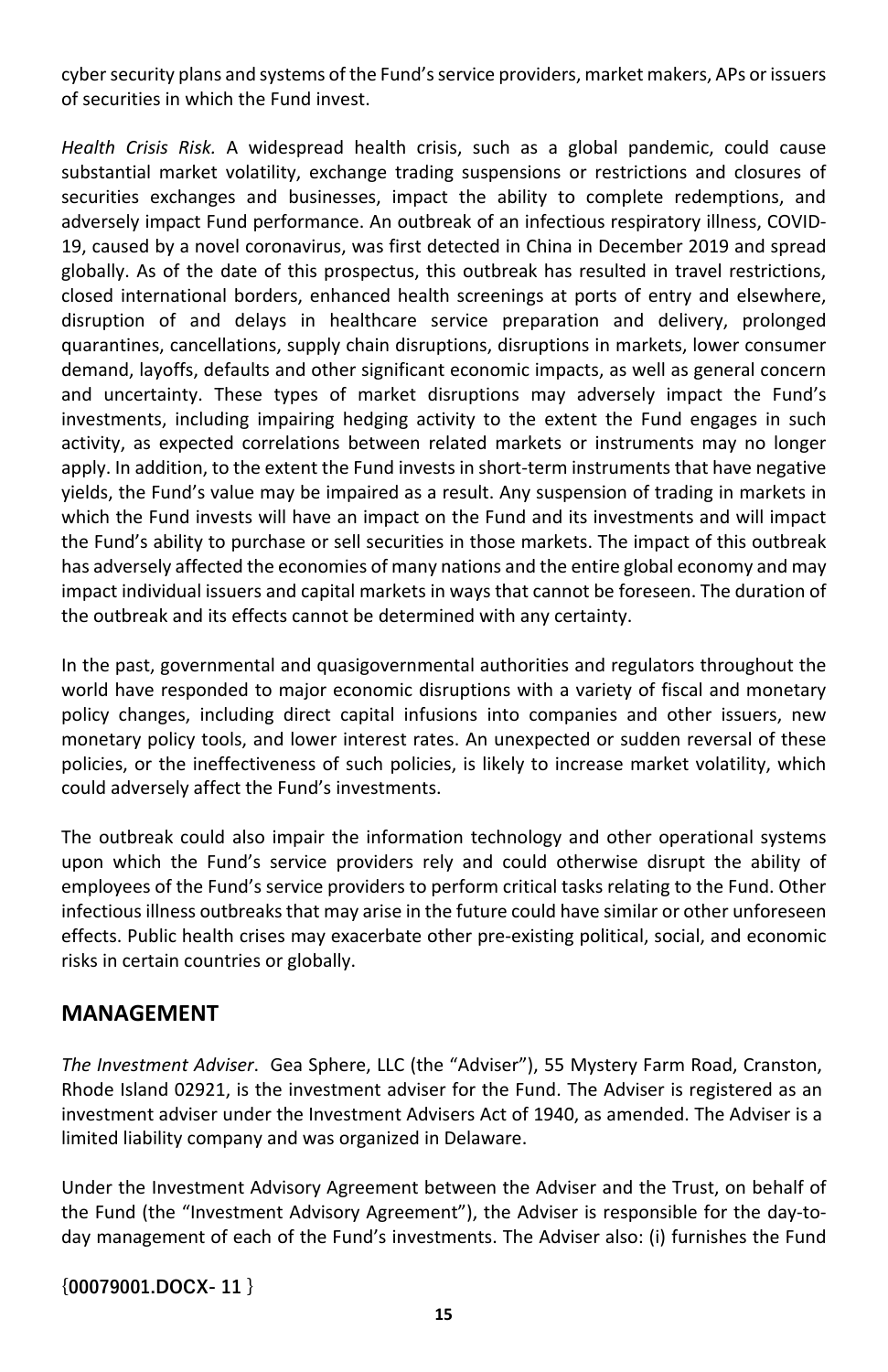with office space and certain administrative services; (ii) provides guidance and policy direction in connection with its daily management of the Fund's assets, subject to the authority of the Board; and (iii) is responsible for oversight of the Trading Sub-Adviser. For its services, the Adviser is entitled to receive an annual management fee of 0.90%, calculated daily and payable monthly, as a percentage of the Fund's average daily net assets.

Under the Investment Advisory Agreement, the Adviser has agreed, at its own expense and without reimbursement from the Fund, to pay all expenses of the Fund, except for: the fee paid to the Adviser pursuant to the Investment Advisory Agreement, distribution fees or expenses under a Rule 12b-1 plan (if any), interest expenses, taxes, acquired fund fees and expenses, brokerage commissions and any other portfolio transaction related expenses and fees arising out of transactions effected on behalf of the Fund, credit facility fees and expenses, including interest expenses, and litigation and indemnification expenses and other extraordinary expenses not incurred in the ordinary course of the Fund's business.

*The Trading Sub-Adviser*. The Adviser has retained the Trading Sub-Adviser to serve as trading sub-adviser for the Fund. The Trading Sub-Adviser is responsible for trading portfolio securities for the Fund, including selecting broker-dealers to execute purchase and sale transactions, subject to the supervision of the Adviser and the Board. The Sub-Adviser does not select investments for the Fund's portfolio. The Sub-Adviser, which has its principal office at 898 N. Broadway, Suite 2, Massapequa, New York 11758, was formed in 2012 and provides investment advisory, investment research, and portfolio construction services to ETF clients. For its services, the Sub-Adviser is paid a fee by the Adviser, which is calculated daily and payable monthly as a percentage of the Fund's average daily net assets, as set forth in the table below:

| <b>Threshold</b>    | Fee         |
|---------------------|-------------|
| First \$250 million | %<br>0.0450 |
| Next \$250 million  | %<br>0.0400 |
| Next \$500 million  | %<br>0.0350 |
| Over \$1 billion    | %<br>0.0300 |

A discussion regarding the basis for the Board approving the Investment Advisory Agreement and Sub-Advisory Agreement for the Fund will be available in the Fund's semi-annual report for the period ending March 31, 2022, once that report is produced.

#### The Portfolio Manager

*Portfolio Manager* – Eduard Hamamjian, is the portfolio manager of the Fund. Mr. Hamamjian is an Accredited Asset Management Specialist (AAMS) with 28 years of experience researching and constructing portfolios for the benefit of investors. Mr. Hamamjian has been Managing Director, Portfolio Manager, Managing Member and Chief Compliance Officer of Gea Sphere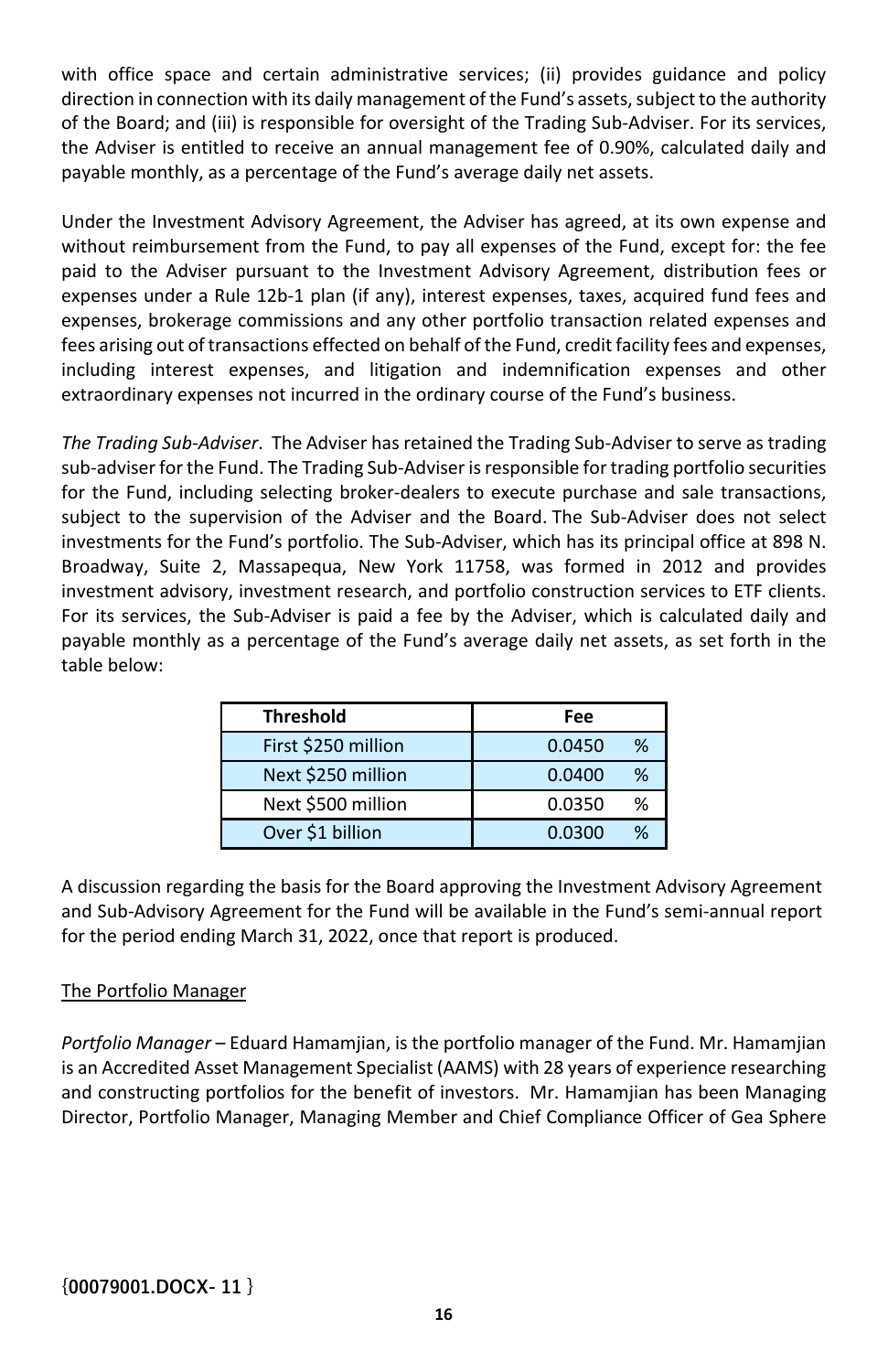LLC since he founded the firm in October 2009. Prior to founding Gea Sphere, Mr. Hamamjian founded Global Equity Advisors LLC and was a member from October 2005 until October 2009.

The Fund's Statement of Additional Information ("SAI") provides additional information about the portfolio manager's compensation, other accounts managed by the portfolio manager and the portfolio manager's ownership in the Fund.

#### The Trust

The Fund is a series of the ETF Opportunities Trust, an open-end management investment company organized as a Delaware statutory trust on March 18, 2019. The Board supervises the operations of the Fund according to applicable state and federal law, and the Board is responsible for the overall management of the Fund's business affairs.

#### Portfolio Holdings

A description of the Fund's policies and procedures with respect to the disclosure of the Fund's portfolio securities is available in the SAI. Complete holdings (as of the dates of such reports) are available in reports on Form N-PORT and Form N-CSR filed with the SEC.

## **HOW TO BUY AND SELL SHARES**

Shares of the Fund are listed for trading on the Exchange. Share prices are reported in dollars and cents per share. Shares can be bought and sold on the secondary market throughout the trading day like other publicly traded shares and shares typically trade in blocks of less than a Creation Unit. There is no minimum investment required. Shares may only be purchased and sold on the secondary market when the Exchange is open for trading. The Exchange is open for trading Monday through Friday and is closed on weekends and the following holidays, as observed: New Year's Day, Martin Luther King, Jr. Day, Presidents' Day, Good Friday, Memorial Day, Independence Day, Labor Day, Thanksgiving Day and Christmas Day.

When buying or selling shares through a broker, you will incur customary brokerage commissions and charges, and you may pay some or all of the spread between the bid and the offered price in the secondary market on each leg of a round trip (purchase and sale) transaction.

APs may acquire shares directly from the Fund, and APs may tender their shares for redemption directly to the Fund, at NAV per share only in large blocks, or Creation Units, of at least 10,000 shares. Purchases and redemptions directly with the Fund must follow the Fund's procedures, which are described in the SAI.

Under normal circumstances, the Fund will pay out redemption proceeds to a redeeming AP within two days after the AP's redemption request is received, in accordance with the process set forth in the Fund's SAI and in the agreement between the AP and the Fund's distributor. However, the Fund reserves the right, including under stressed market conditions, to take up to seven days after the receipt of a redemption request to pay an AP, all as permitted by the 1940 Act. The Fund anticipates regularly meeting redemption requests primarily through cash redemptions. Cash used for redemptions will be raised from the sale of portfolio assets or may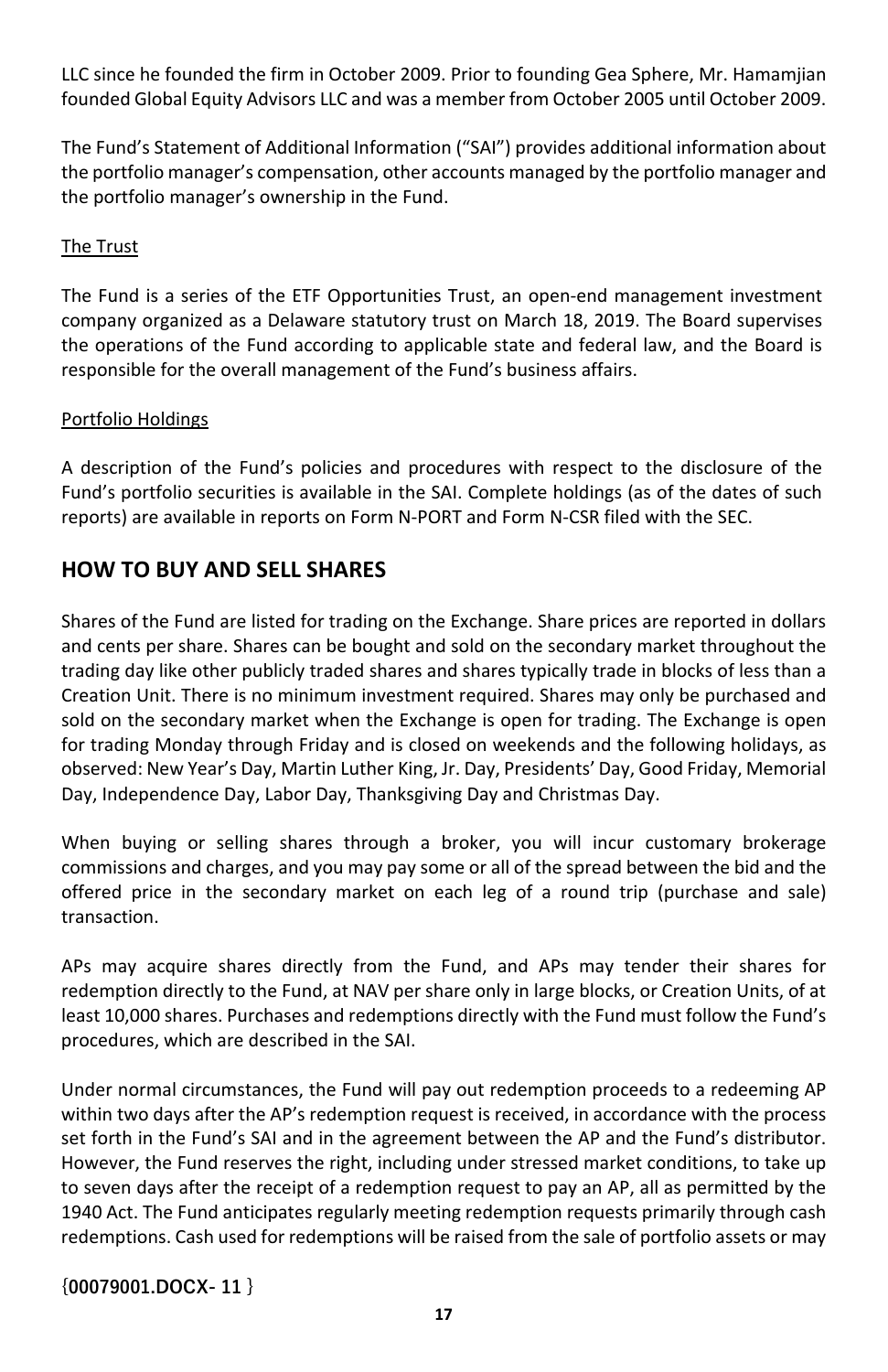come from existing holdings of cash or cash equivalents. However, the Fund reserves the right to pay all or portion of the redemption proceeds to an AP in kind.

The Fund may liquidate and terminate at any time without shareholder approval.

#### **Share Trading Prices**

The approximate value of shares, an amount representing on a per share basis the sum of the current market price of the securities accepted by the Fund in exchange for shares and an estimated cash component will be disseminated every 15 seconds throughout the trading day through the facilities of the Consolidated Tape Association. This approximate value should not be viewed as a "real-time" update of the NAV per share because the approximate value may not be calculated in the same manner as the NAV, which is computed once a day, generally at the end of the business day. The Fund is not involved in, or responsible for, the calculation or dissemination of the approximate value of the shares, and the Fund does not make any warranty as to the accuracy of these values.

#### **Book Entry**

Shares are held in book entry form, which means that no stock certificates are issued. The Depository Trust Company ("DTC") or its nominee is the record owner of all outstanding shares and is recognized as the owner of all shares for all purposes.

Investors owning shares are beneficial owners as shown on the records of DTC or its participants. DTC serves as the securities depository for all shares. Participants in DTC include securities brokers and dealers, banks, trust companies, clearing corporations and other institutions that directly or indirectly maintain a custodial relationship with DTC. As a beneficial owner of shares, you are not entitled to receive physical delivery of stock certificates or to have shares registered in your name, and you are not considered a registered owner of shares. Therefore, to exercise any right as an owner of shares, you must rely upon the procedures of DTC and its participants. These procedures are the same as those that apply to any other securities that you hold in book entry or "street name" form.

## **FREQUENT PURCHASES AND REDEMPTIONS OF FUND SHARES**

Shares can only be purchased and redeemed directly from the Fund in Creation Units by APs, and the vast majority of trading in shares occurs on the secondary market. Because the secondary market trades do not directly involve the Fund, it is unlikely those trades would cause the harmful effects of market timing, including dilution, disruption of portfolio management, increases in the Fund's trading costs and the realization of capital gains. With regard to the purchase or redemption of Creation Units directly with the Fund, to the extent effected in-kind (*i.e.*, for securities), those trades do not cause the harmful effects that may result from frequent cash trades. To the extent trades are effected in whole or in part in cash, those trades could result in dilution to the Fund and increased transaction costs, which could negatively impact a Fund's ability to achieve its investment objective. However, direct trading by APs is critical to ensuring that shares trade at or close to NAV. The Fund also employ fair valuation pricing to minimize potential dilution from market timing. In addition, the Fund imposes transaction fees on purchases and redemptions of shares to cover the custodial and other costs incurred by the Fund in effecting trades. These fees increase if an investor substitutes cash in part or in whole for securities, reflecting the fact that a Fund's trading costs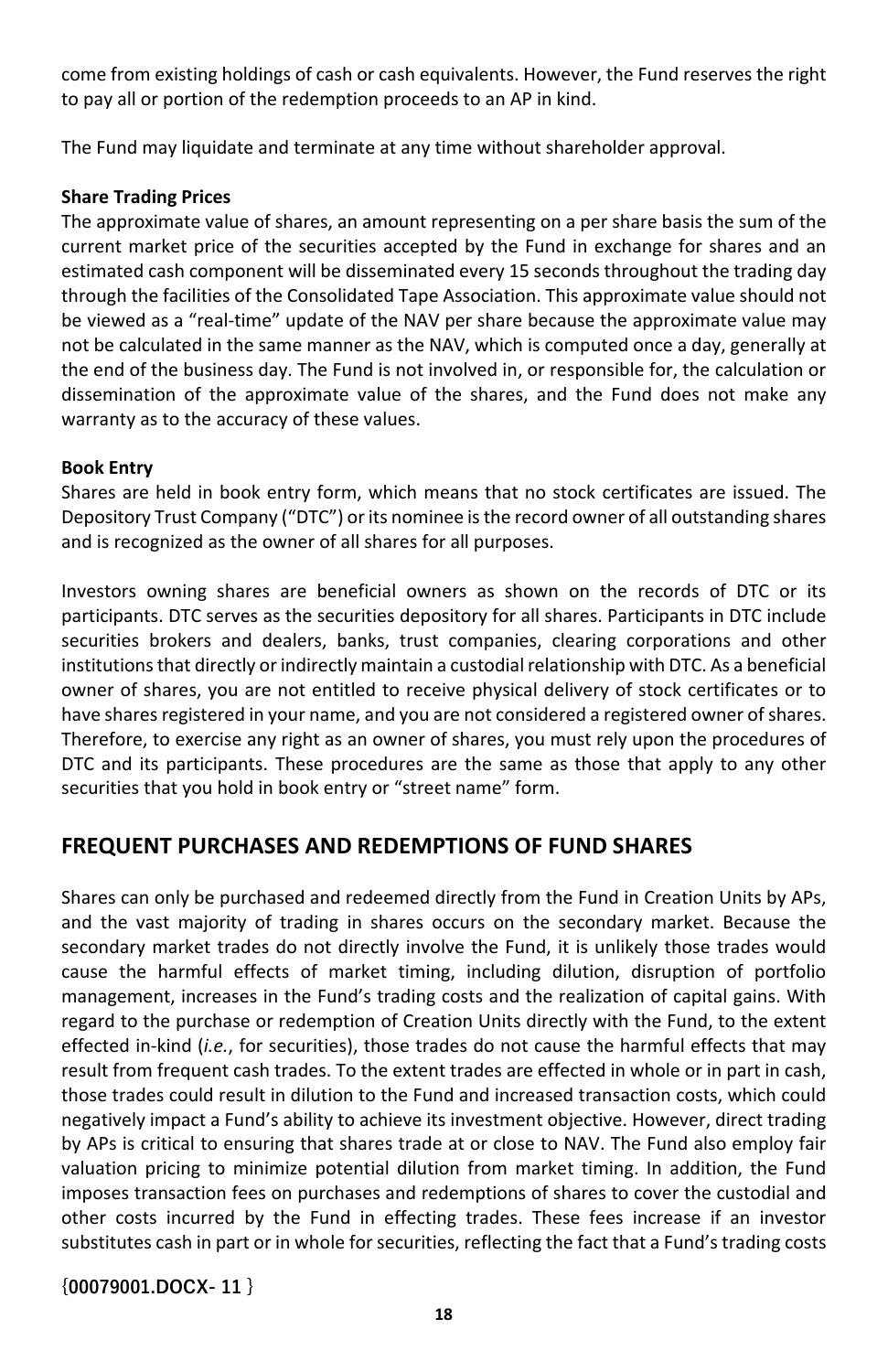increase in those circumstances. Given this structure, the Trust has determined that it is not necessary to adopt policies and procedures to detect and deter market timing of the Shares.

## **DIVIDENDS, OTHER DISTRIBUTIONS AND TAXES**

Shares are traded throughout the day in the secondary market on a national securities exchange on an intra-day basis and are created and redeemed in-kind and/or for cash in Creation Units at each day's next calculated NAV. In-kind arrangements are designed to protect ongoing shareholders from the adverse effects on a Fund's portfolio that could arise from frequent cash redemption transactions. However, similar to a conventional mutual fund, the Fund expects to typically satisfy redemptions in cash. This may result in the Fund selling portfolio securities to obtain cash to meet net fund redemptions which can have an adverse tax impact on taxable shareholders. These sales may generate taxable gains for the ongoing shareholders of the fund, whereas the shares' in-kind redemption mechanism generally will not lead to a tax event for the Fund or its ongoing shareholders.

Ordinarily, dividends from net investment income, if any, are declared and paid at least annually by the Fund. The Fund will distribute its net realized capital gains, if any, to shareholders annually. The Fund may also pay a special distribution at the end of a calendar year to comply with federal tax requirements.

No dividend reinvestment service is provided by the Fund. Broker-dealers may make available the DTC book-entry Dividend Reinvestment Service for use by beneficial owners of the Fund for reinvestment of their dividend distributions. Beneficial owners should contact their broker to determine the availability and costs of the service and the details of participation therein. Brokers may require beneficial owners to adhere to specific procedures and timetables. If this service is available and used, dividend distributions of both income and realized gains will be automatically reinvested in additional whole shares of the Fund purchased in the secondary market.

Distributions in cash may be reinvested automatically in additional whole shares only if the broker through whom you purchased shares makes such option available.

#### **Taxes**

As with any investment, you should consider how your investment in shares will be taxed. The tax information in this Prospectus is provided as general information. You should consult your own tax professional about the tax consequences of an investment in shares.

Unless your investment in Fund shares is made through a tax-exempt entity or tax-deferred retirement account, such as an individual retirement account, you need to be aware of the possible tax consequences when:

- A Fund makes distributions,
- You sell your shares listed on the Exchange, and
- You purchase or redeem Creation Units.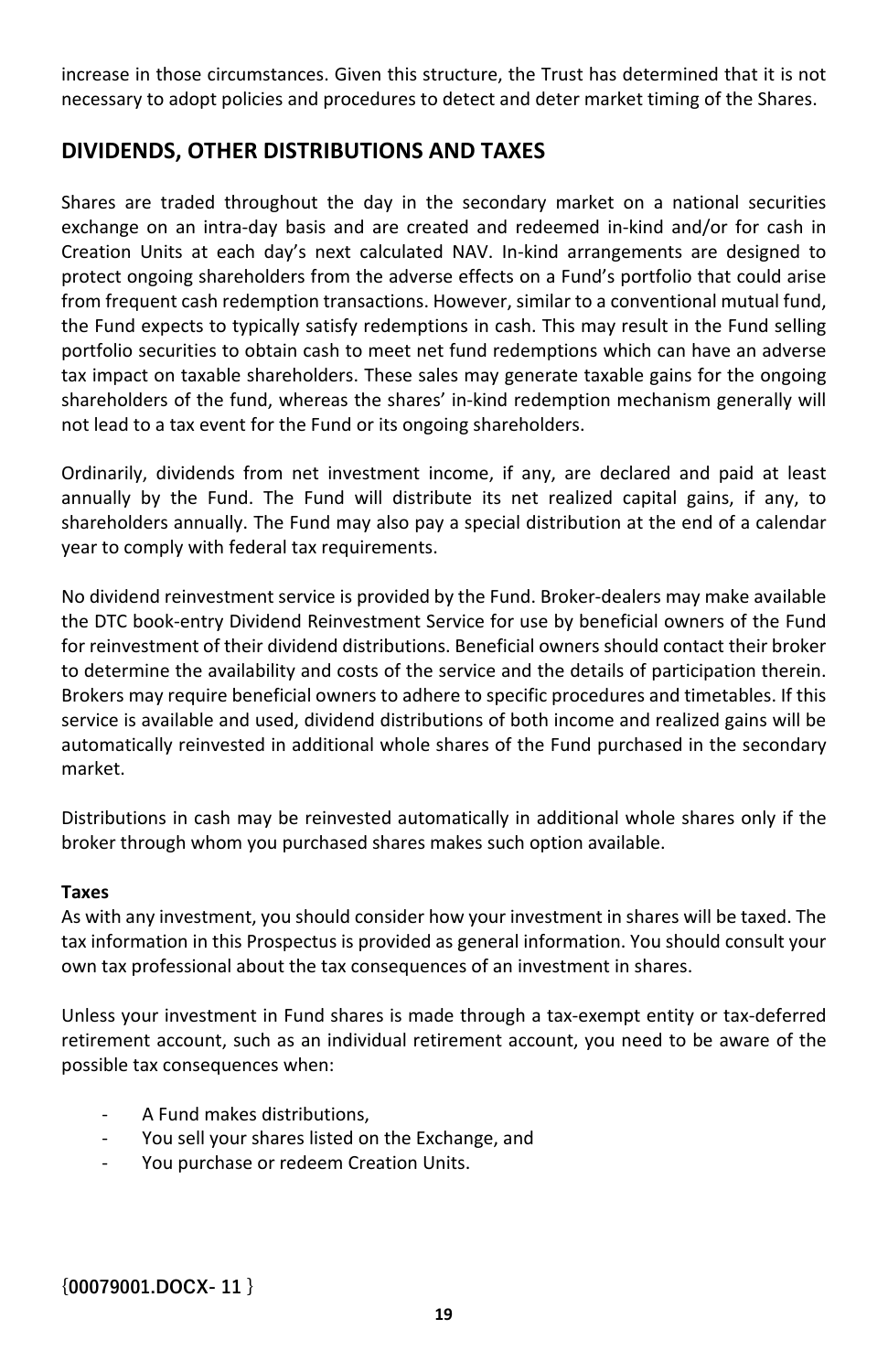#### **Taxes on Distributions**

Distributions from the Fund's net investment income, including net short-term capital gains, if any, are taxable to you as ordinary income, except that the Fund's dividends attributable to its "qualified dividend income" (*i.e*., dividends received on stock of most domestic and certain foreign corporations with respect to which the Fund satisfies certain holding period and other restrictions), if any, generally are subject to federal income tax for non-corporate shareholders who satisfy those restrictions with respect to their shares at the rate for net capital gain. A part of the Fund's dividends also may be eligible for the dividends-received deduction allowed to corporations -- the eligible portion may not exceed the aggregate dividends the Fund receives from domestic corporations subject to federal income tax (excluding REITs) and excludes dividends from foreign corporations -- subject to similar restrictions. However, dividends a corporate shareholder deducts pursuant to that deduction are subject indirectly to the federal alternative minimum tax.

A higher portfolio turnover rate may indicate higher transaction costs and may result in higher taxes when Fund shares are held in a taxable account. These costs, which are not reflected in annual Fund operating expenses affect the Fund's performance.

In general, your distributions are subject to federal income tax when they are paid, whether you take them in cash or reinvest them in the Fund (if that option is available). Distributions reinvested in additional shares through the means of a dividend reinvestment service, if available, will be taxable to shareholders acquiring the additional shares to the same extent as if such distributions had been received in cash. Distributions of net long-term capital gains, if any, in excess of net short-term capital losses are taxable as long-term capital gains, regardless of how long you have held the shares.

Distributions in excess of the Fund's current and accumulated earnings and profits are treated as a tax-free return of capital to the extent of your basis in the shares and as capital gain thereafter. A distribution will reduce the Fund's NAV per share and may be taxable to you as ordinary income or capital gain (as described above) even though, from an investment standpoint, the distribution may constitute a return of capital.

By law, the Fund is required to withhold 24% of your distributions and redemption proceeds if you have not provided the Fund with a correct Social Security number or other taxpayer identification number and in certain other situations.

#### **Taxes on Exchange-Listed Share Sales**

Any capital gain or loss realized upon a sale of shares is generally treated as long-term capital gain or loss if the shares have been held for more than one year and as short-term capital gain or loss if the shares have been held for one year or less. The ability to deduct capital losses from sales of shares may be limited.

#### **Taxes on Purchase and Redemption of Creation Units**

An AP who exchanges securities for Creation Units generally will recognize a gain or a loss equal to the difference between the market value of the Creation Units at the time of the exchange and the sum of the exchanger's aggregate basis in the securities surrendered plus any Cash Component it pays. An AP who exchanges Creation Units for securities will generally recognize a gain or loss equal to the difference between the exchanger's basis in the Creation Units and the sum of the aggregate market value of the securities received plus any cash equal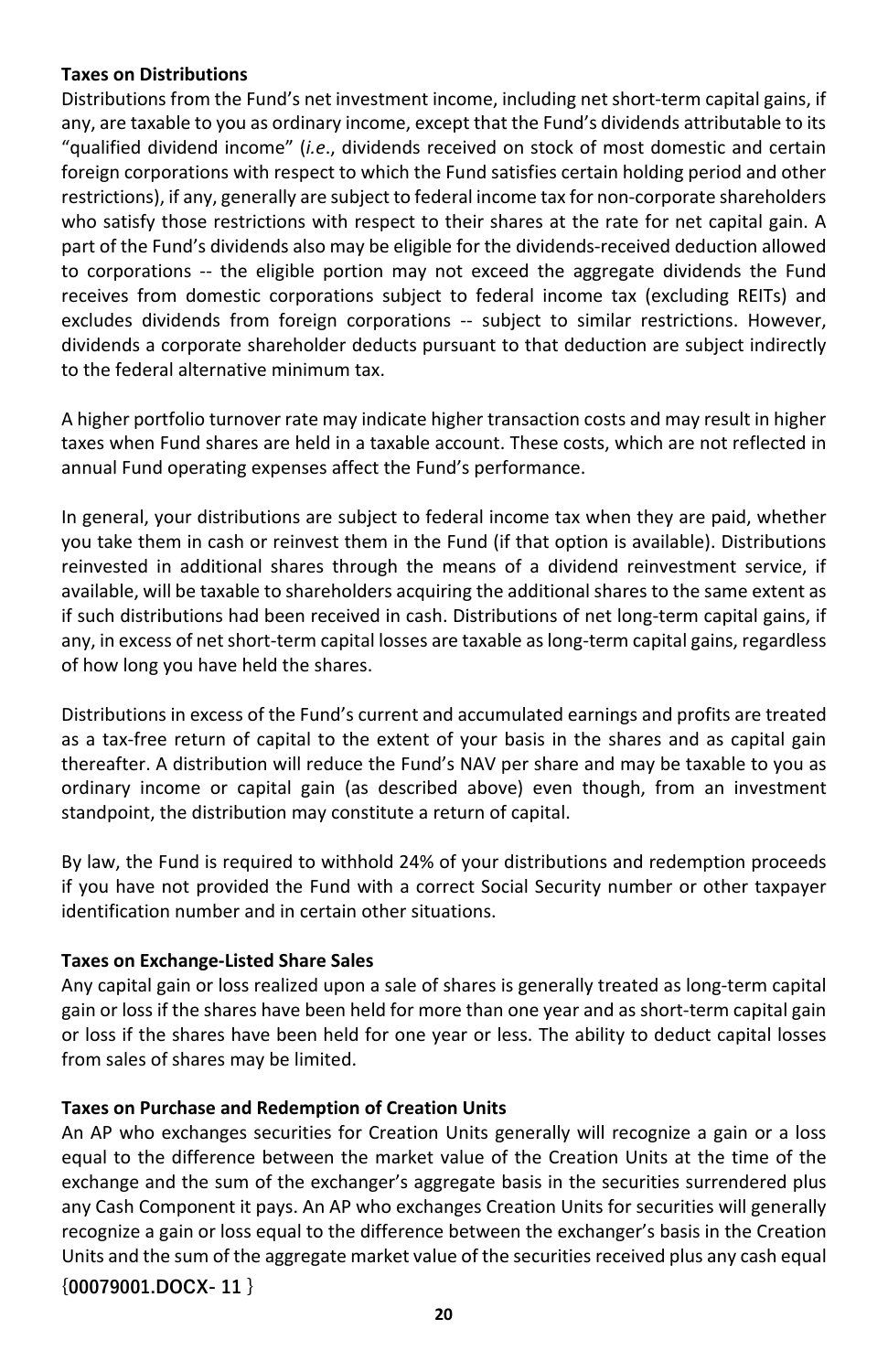to the difference between the NAV of the shares being redeemed and the value of the securities. The Internal Revenue Service ("Service"), however, may assert that a loss realized upon an exchange of securities for Creation Units cannot be deducted currently under the rules governing "wash sales" or for other reasons. Persons exchanging securities should consult their own tax advisor with respect to whether wash sale rules apply and when a loss might be deductible.

Any capital gain or loss realized upon redemption of Creation Units is generally treated as longterm capital gain or loss if the shares have been held for more than one year and as short-term capital gain or loss if the shares have been held for one year or less.

If you purchase or redeem Creation Units, you will be sent a confirmation statement showing how many shares you purchased or sold and at what price. See "Tax Status" in the SAI for a description of the newly effective requirement regarding basis determination methods applicable to share redemptions and the Fund's obligation to report basis information to the Service.

The foregoing discussion summarizes some of the possible consequences under current federal tax law of an investment in the Fund. It is not a substitute for personal tax advice. Consult your personal tax advisor about the potential tax consequences of an investment in the shares under all applicable tax laws. See "Tax Status" in the SAI for more information.

## **FUND SERVICE PROVIDERS**

*Commonwealth Fund Services, Inc.* (the "Administrator") is the Fund's administrator. The firm is primarily in the business of providing administrative services to retail and institutional mutual funds and ETFs.

*Citi Fund Services Ohio, Inc.* ("Citi") serves as the Fund's fund accountant and transfer agent, and it provides certain other services to the Fund not provided by the Administrator. Citi is primarily in the business of providing administrative, fund accounting and transfer agent services to retail and institutional ETFs and mutual funds.

*Citibank, N.A.*, serves as the Fund's custodian.

*Foreside Fund Services, LLC* (the "Distributor") serves as the Distributor of Creation Units for the Fund on an agency basis. The Distributor does not maintain a Secondary Market in shares.

*Practus, LLP* serves as legal counsel to the Trust and the Fund.

*Cohen & Company, Ltd.* serves as the Fund's independent registered public accounting firm. The independent registered public accounting firm is responsible for auditing the annual financial statements of the Fund.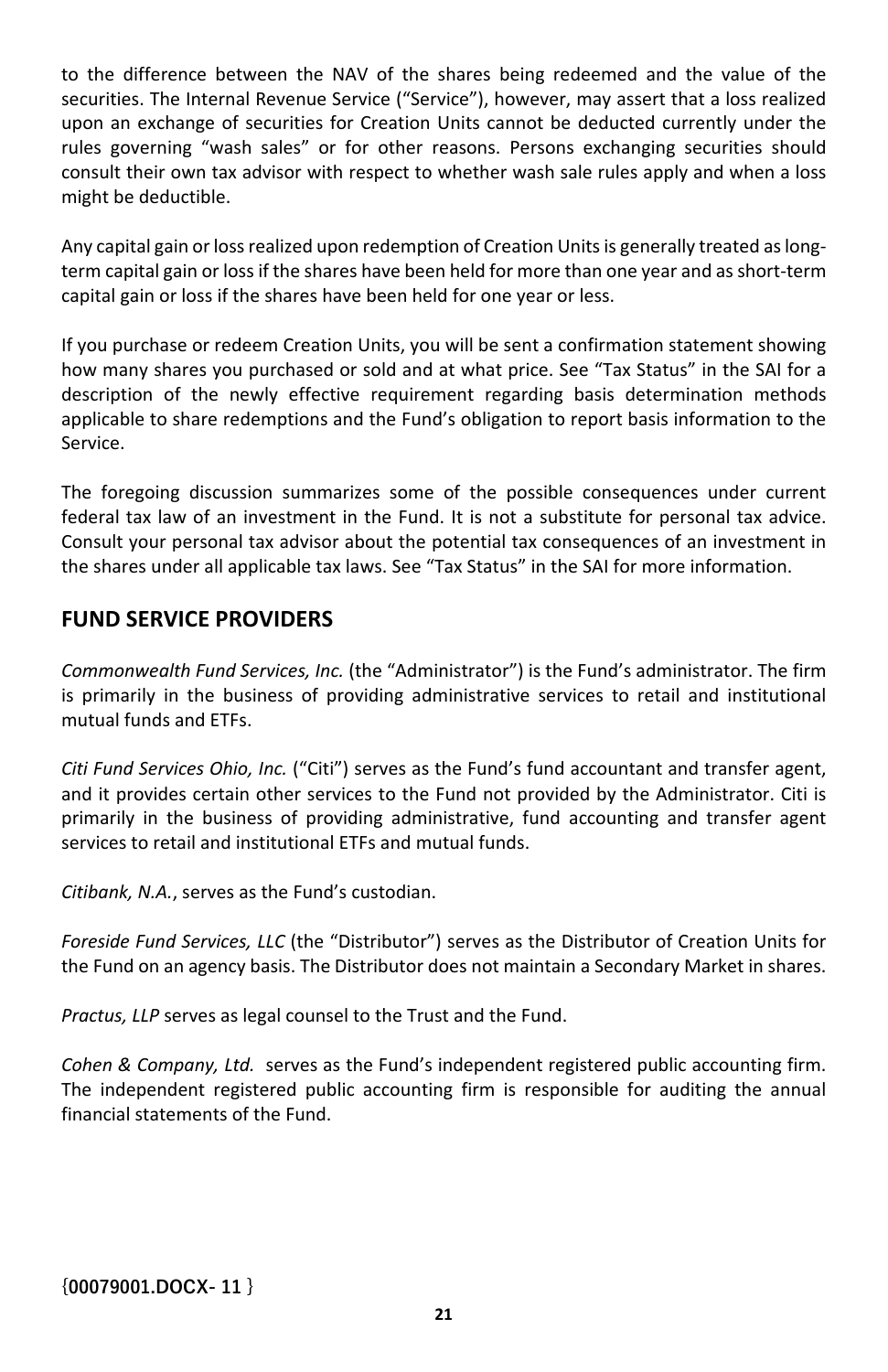## **OTHER INFORMATION**

#### **Continuous Offering**

The method by which Creation Units of shares are created and traded may raise certain issues under applicable securities laws. Because new Creation Units of shares are issued and sold by the Fund on an ongoing basis, a "distribution," as such term is used in the Securities Act of 1933, as amended (the "Securities Act"), may occur at any point. Broker-dealers and other persons are cautioned that some activities on their part may, depending on the circumstances, result in their being deemed participants in a distribution in a manner which could render them statutory underwriters and subject them to the prospectus delivery requirement and liability provisions of the Securities Act.

For example, a broker-dealer firm or its client may be deemed a statutory underwriter if it takes Creation Units after placing an order with the Distributor, breaks them down into constituent shares and sells the shares directly to customers or if it chooses to couple the creation of a supply of new shares with an active selling effort involving solicitation of secondary market demand for shares. A determination of whether one is an underwriter for purposes of the Securities Act must take into account all the facts and circumstances pertaining to the activities of the broker-dealer or its client in the particular case, and the examples mentioned above should not be considered a complete description of all the activities that could lead to a characterization as an underwriter.

Broker-dealer firms should also note that dealers who are not "underwriters" but are effecting transactions in shares, whether or not participating in the distribution of shares, are generally required to deliver a prospectus. This is because the prospectus delivery exemption in Section 4(3) of the Securities Act is not available in respect of such transactions as a result of Section 24(d) of the 1940 Act. As a result, broker-dealer firms should note that dealers who are not "underwriters" but are participating in a distribution (as contrasted with engaging in ordinary secondary market transactions) and thus dealing with the shares that are part of an overallotment within the meaning of Section 4(3)(C) of the Securities Act, will be unable to take advantage of the prospectus delivery exemption provided by Section 4(3) of the Securities Act. For delivery of prospectuses to exchange members, the prospectus delivery mechanism of Rule 153 under the Securities Act is only available with respect to transactions on a national exchange.

Dealers effecting transactions in the shares, whether or not participating in this distribution, are generally required to deliver a Prospectus. This is in addition to any obligation of dealers to deliver a Prospectus when acting as underwriters.

#### **Premium/Discount Information**

When available, information regarding how often the shares of the Fund traded on the Exchange at a price above (*i.e.* at a premium) or below (*i.e.* at a discount) the NAV of the Fund will be available at www.RUFFETF.COM.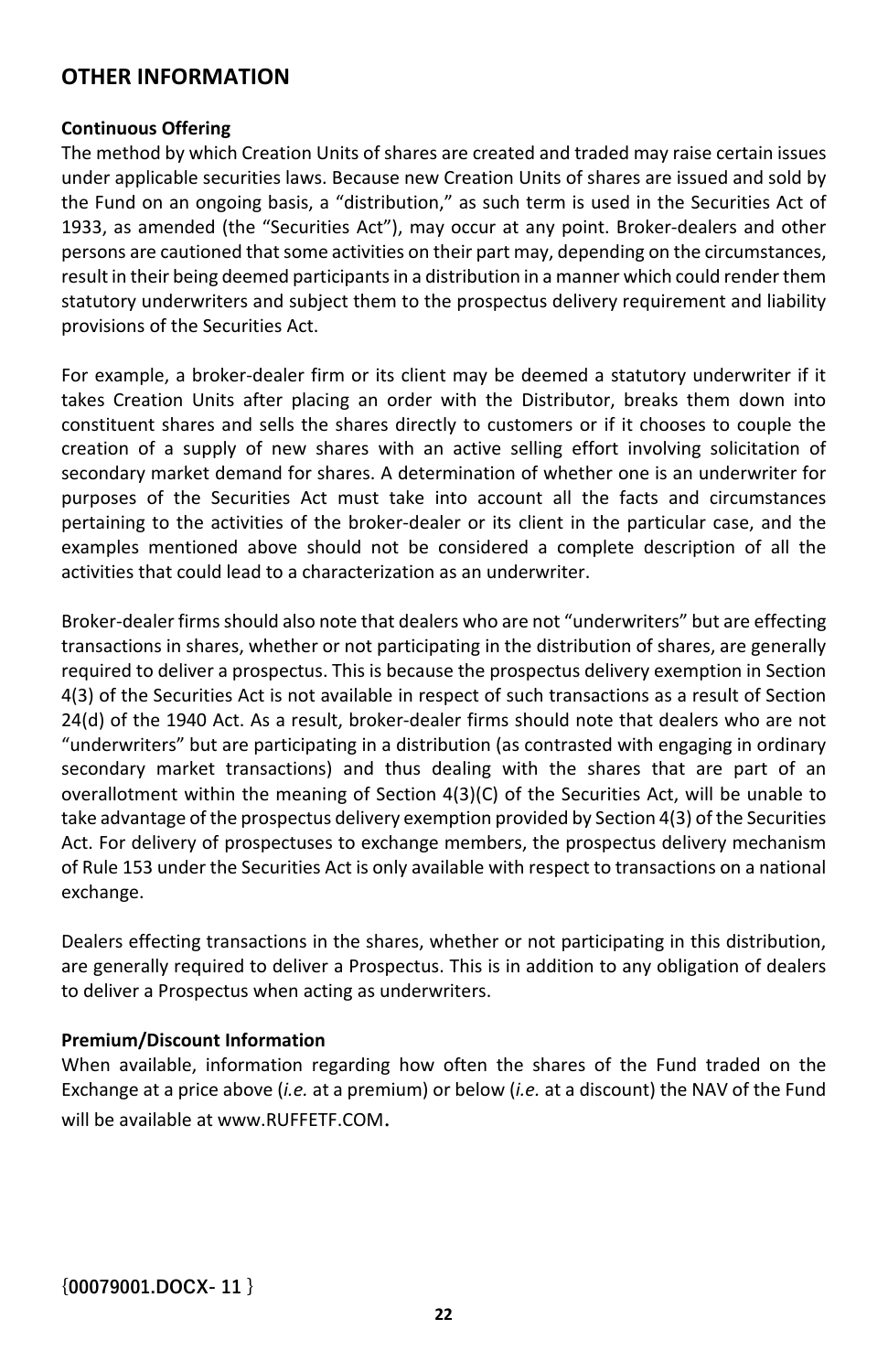### **FINANCIAL HIGHLIGHTS**

Because the Fund has not yet completed an initial fiscal period as of the date hereof, no financial highlights are available. In the future, financial highlights will be presented in this section of the Prospectus.

## **ADVISER'S PRIOR PERFORMANCE**

The performance data below is provided to illustrate the past performance of the Adviser in managing a fully discretionary private advisory account (the "Account") that is and has been managed with an objective, policies and strategies that are substantially similar to the those that will be utilized for the Fund, and does not represent the performance of the Fund, nor should it be considered a substitute for the Fund's performance. In addition to the Account, the Adviser manages other fully discretionary private advisory accounts, discrete portions of which are managed in a manner that is substantially similar to the manner in which the Account has been managed and the Fund will be managed (each, a "Discrete Portion"). No Discrete Portion is included in the performance data provided below. You should not consider this performance data as a prediction or an indication of future performance of the Fund or the performance that one might achieve by investing in the Fund. While the investment objectives, strategies, and policies of the Fund are substantially similar to those of the Account, the Adviser intends to employ security types and investments in managing the Fund that have not been utilized in managing the Account or any Discrete Portion. In particular, while the Adviser may use options to hedge exposures in the Fund, it does not do so in managing the Account or any Discrete Portion. The Account began on December 1, 2010.

The calculation of the performance for the Account differs from that of registered ETFs like the Fund. The SEC standard method for calculation of performance information for ETFs was not utilized to calculate the performance of the Account. The performance was calculated using the Modified Dietz methodology. The Modified Dietz method calculates the monthly rate of return of each month of the period, then links them geometrically. The Modified Dietz methodology is an industry-accepted method for calculating performance of private accounts. The performance information shown below is not representative of the performance information that typically would be shown for a registered ETF. The Account is not subject to the same type of expenses to which the Fund is subject and is not subject to the diversification requirements, specific tax restrictions, and investment limitations imposed on the Fund by the 1940 Act or the Internal Revenue Code of 1986, as amended. Consequently, the performance results for the Account could have been adversely affected if the Account was subject to the same federal securities and tax laws as the Fund. In addition, the Account is not subject to the same adverse effects of cash inflows and outflows of investor money that a public ETF, such as the Fund, may be subject to, and accordingly the performance of the Account may be higher than for a public ETF managed under the same investment strategy. The performance of the Account shown below is net of all fees and expenses. The use of a methodology different than that used to calculate performance of the Account could result in different performance data.

The operating expenses incurred by the Account differ from the anticipated operating expenses of the Fund in that the expenses of the Account were higher. The Adviser believes that the net effect of this difference would not have been material to its prior performance results.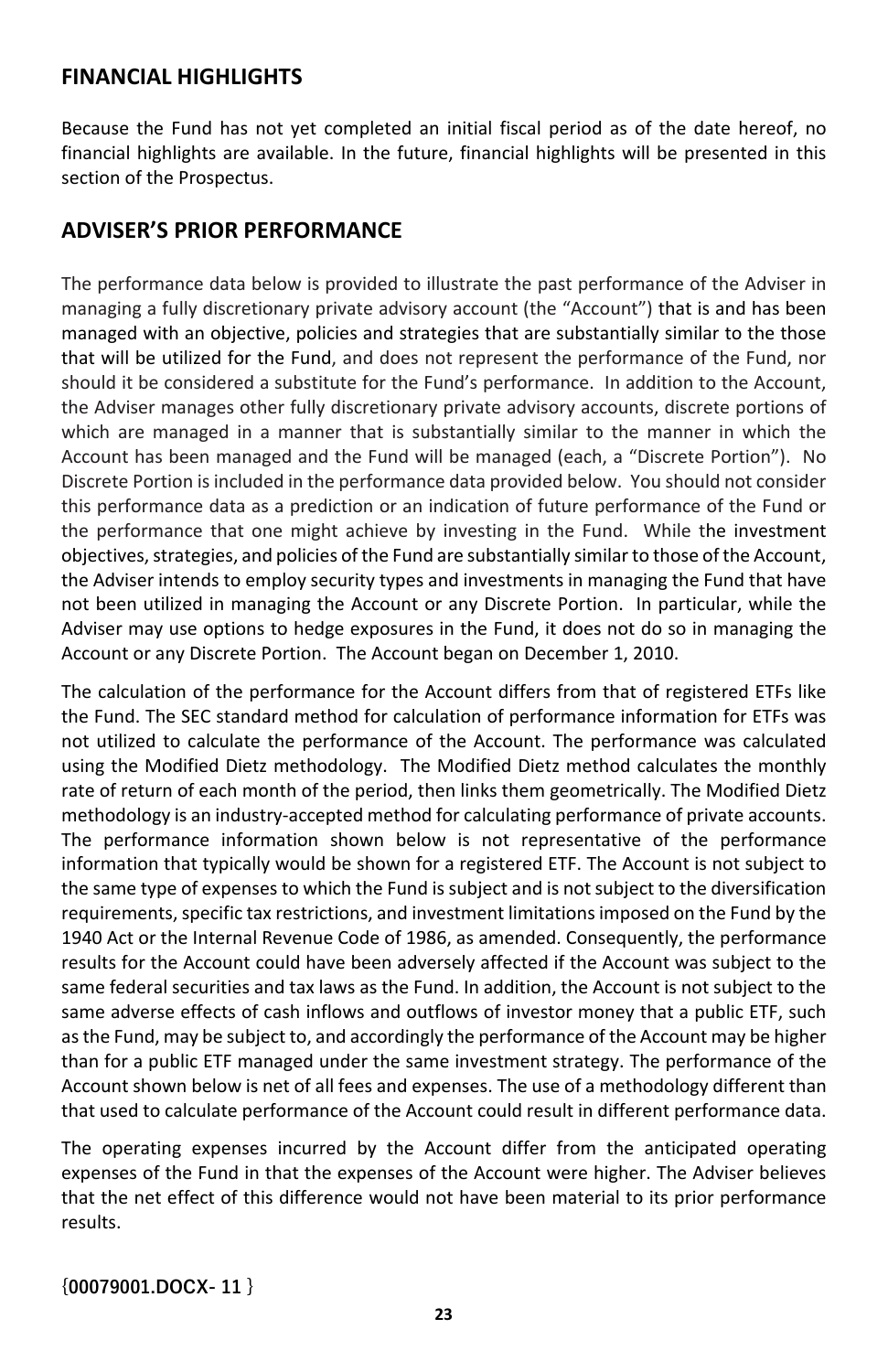The following data illustrates the past performance of the Adviser in managing the Account and does not represent the performance of the Fund.

#### **Account Average Annual Returns (***as of December 31, 2020***)**

|                                | <b>Total Return</b><br>(net of fees and | <b>S&amp;P 500®</b> |
|--------------------------------|-----------------------------------------|---------------------|
| <b>Time Period</b>             | expenses)                               | Index               |
|                                |                                         |                     |
| One year                       | 40.91%                                  | 16.28%              |
| <b>Three Years</b>             | 17.63%                                  | 12.00%              |
| <b>Five Years</b>              | 17.53%                                  | 12.94%              |
| <b>Ten Years</b>               | 14.98%                                  | 11.56%              |
| Since Inception<br>(12/1/2010) | 15.38%                                  | 12.16%              |

The year-to-date performance of the Adviser in managing the Account as of August 31, 2021 was 6.42%.